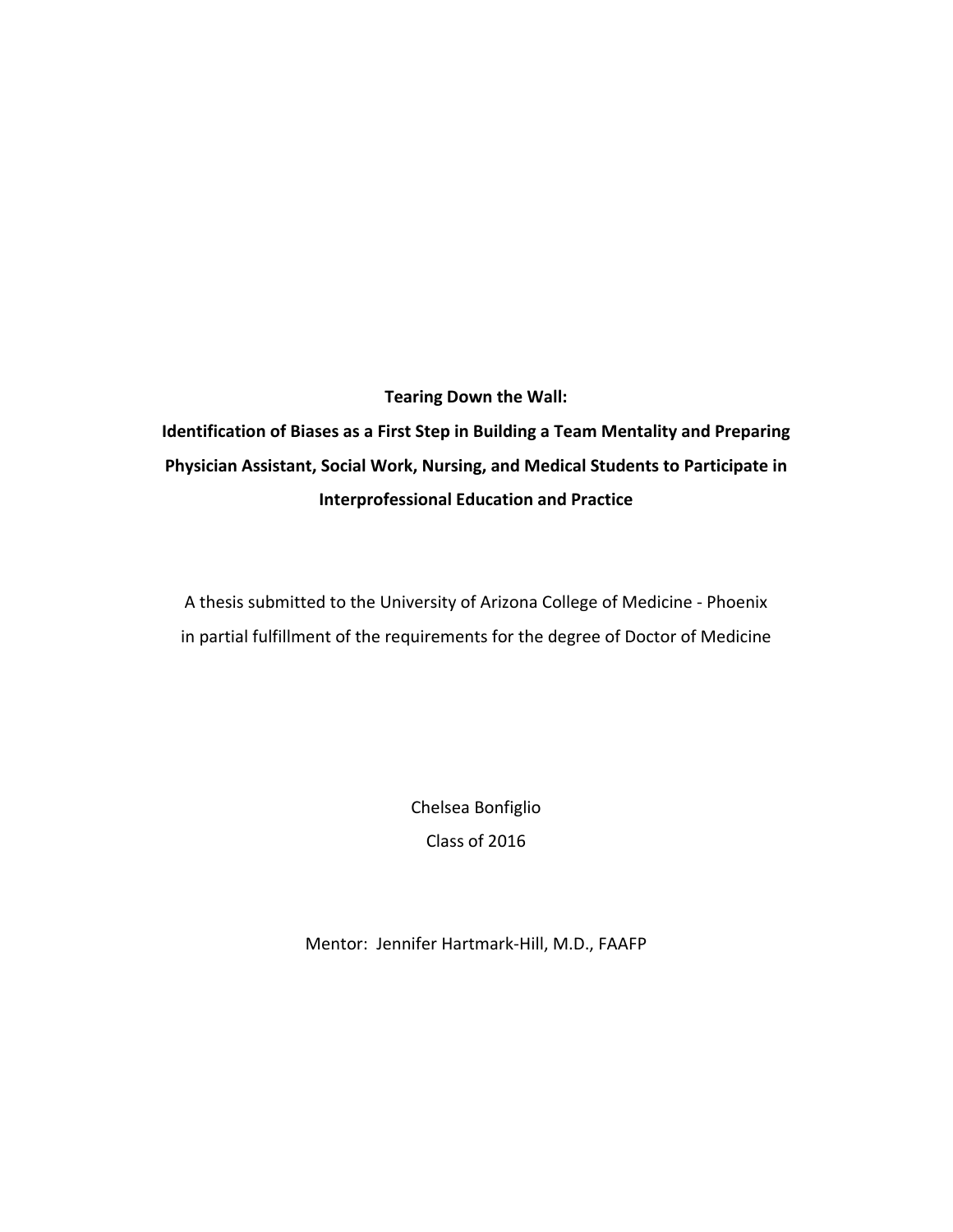### **Acknowledgments**

I wish to thank my mentor, Dr. Hartmark‐Hill, for all of her help and support on this project, as well as Dr. Erin Nelson, Jennifer Sirwet, and Lisa Yanez at the University of Arizona College of Medicine ‐ Phoenix. Thank you to Dr. Chelsea Lohman Bonfiglio for help with the statistical analysis of this work.

This project would not have been possible without all of our faculty collaborators at ASU and NAU – thank you!

I would also like to thank the students in the ASU RN Program, the NAU PA Program, and the UA COM‐Phoenix MD program for their commitment to improving patient care and the overall healthcare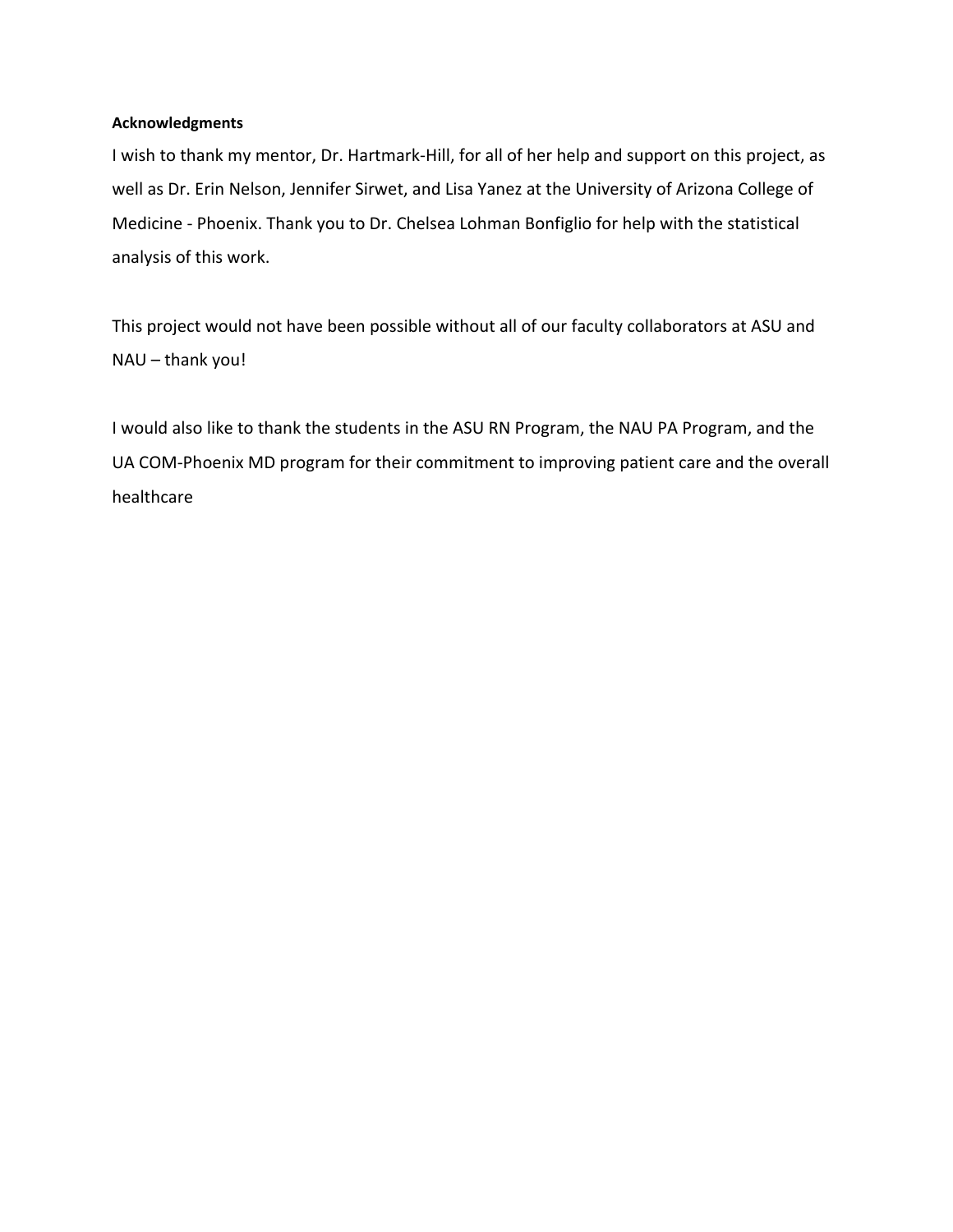#### **Abstract**

The Institute of Medicine's landmark study on patient care outcomes, A Bridge to Quality, called for interprofessional education and practice that prepares healthcare students from different healthcare professions to collaborate for optimal patient safety. Additional benefits of interprofessional education include increased patient satisfaction and provider job satisfaction. Despite this knowledge, IPE interventions are not widely instituted in health professions education. In July of 2013, the Liaison Committee on Medical Education released a common standard for IPE in the US due to the realization that collaboration will play a large role in the careers of students across the health professions. More research is needed to demonstrate what components, sequencing, and frequency of interprofessional education contributes the greatest value to the competency goals established by the Interprofessional Education Collaborative.

This study aims to determine if a novel curricular component, a program entitled, the "Medical Wall," is able to demonstrate a positive impact on students' interest and value for interprofessional education, and if the activity has a significant effect on student's knowledge of barriers to effective team communication and collaboration, and their attitudes regarding the values and ethics of interprofessional collaboration as it relates to patient care. 196 MD, BSN and PA students were randomized into intervention and control groups. All students randomized into the intervention group were further randomized into mixed‐professions small groups who participated in the Medical Wall program, while their peers in the control group completed an alternate and unrelated activity. All participants took the validated pre‐ and post Readiness for Interprofessional Learning Scale survey to determine if there was significant intervention impact. The learning scale assessed four categories: Teamwork, Negative Professional Identity, Positive Professional Identity and Roles and Responsibilities.

The "The Medical Wall" IPE intervention resulted in significant improvement in two out of four categories of the Readiness for Interprofessional Learning Scale compared to controls (p value set at <0.05). These results indicate that participation in a brief interprofessional education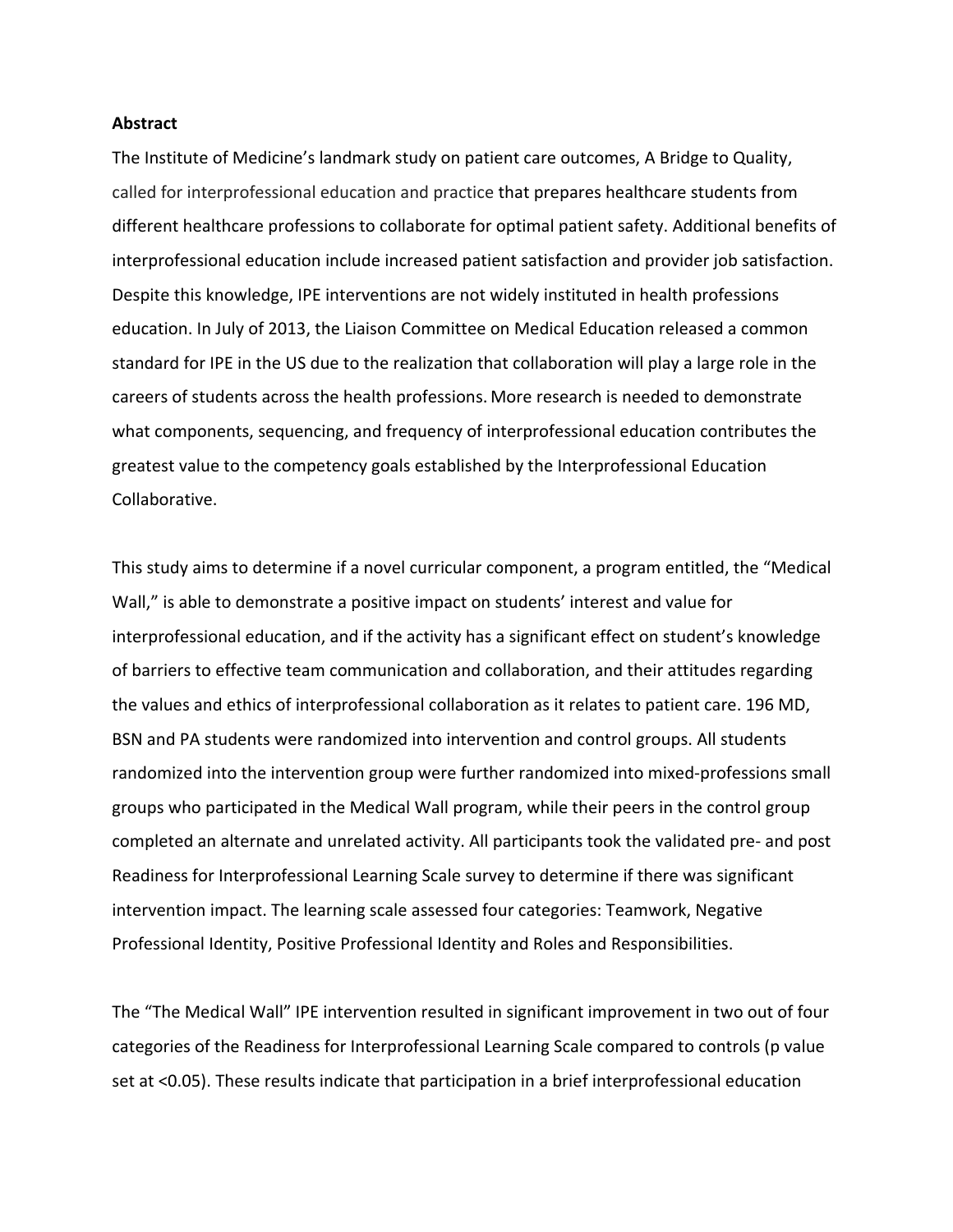intervention is effective for enhancing Nursing, Physician Assistant, and Medical students' perceptions of teamwork, and sense of professional identity.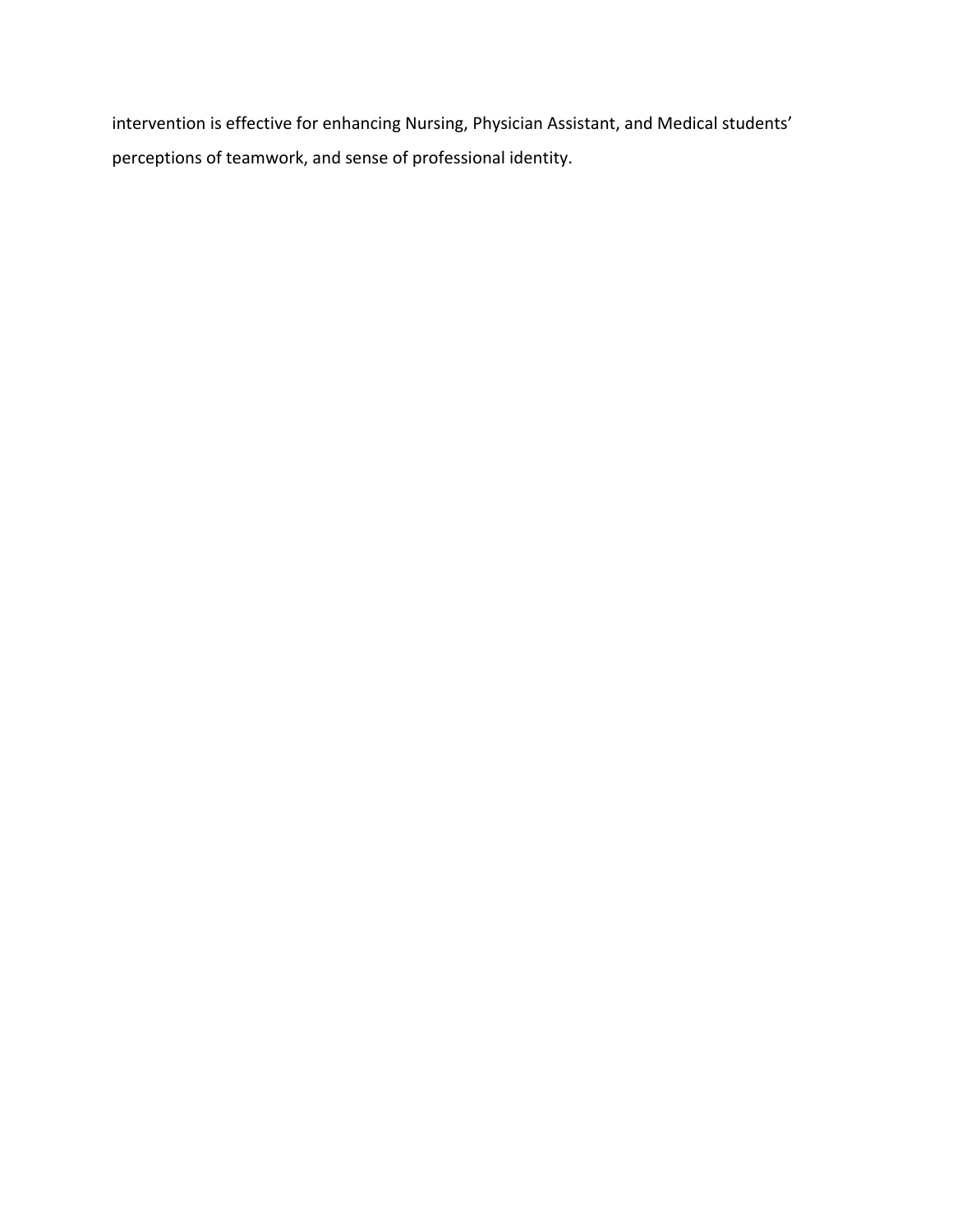# **TABLE OF CONTENTS**

| <b>INTRODUCTION/SIGNIFICANCE</b> | $\mathbf{1}$ |
|----------------------------------|--------------|
| <b>METHODS</b>                   | 4            |
| <b>SUBJECTS</b>                  | 4            |
| <b>DATA COLLECTION</b>           | 7            |
| <b>DATA ANALYSIS</b>             | 9            |
| <b>RESULTS</b>                   | <u>11</u>    |
| <b>DISCUSSION</b>                | <u>13</u>    |
| <b>FUTURE DIRECTIONS</b>         | <u>16</u>    |
| <b>CONCLUSIONS</b>               | <u>17</u>    |
| <b>REFERENCES</b>                | <u>18</u>    |
| <b>ATTACHMENT 1</b>              | 20           |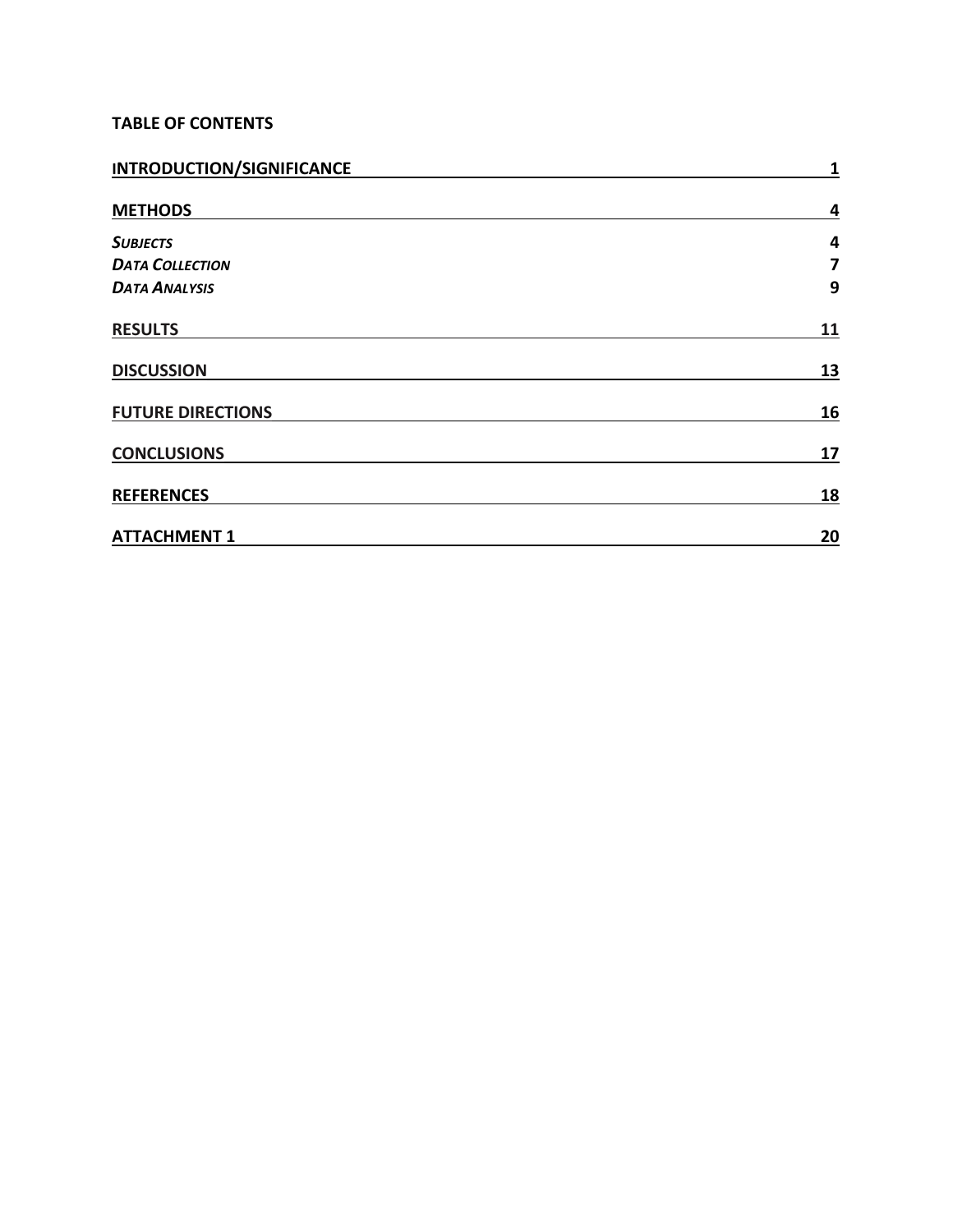# **TABLES AND FIGURES**

| <b>TABLE 1</b>  | 6  |
|-----------------|----|
| <b>TABLE 2</b>  | 8  |
| <b>TABLE 3</b>  | 12 |
| <b>FIGURE 1</b> | 10 |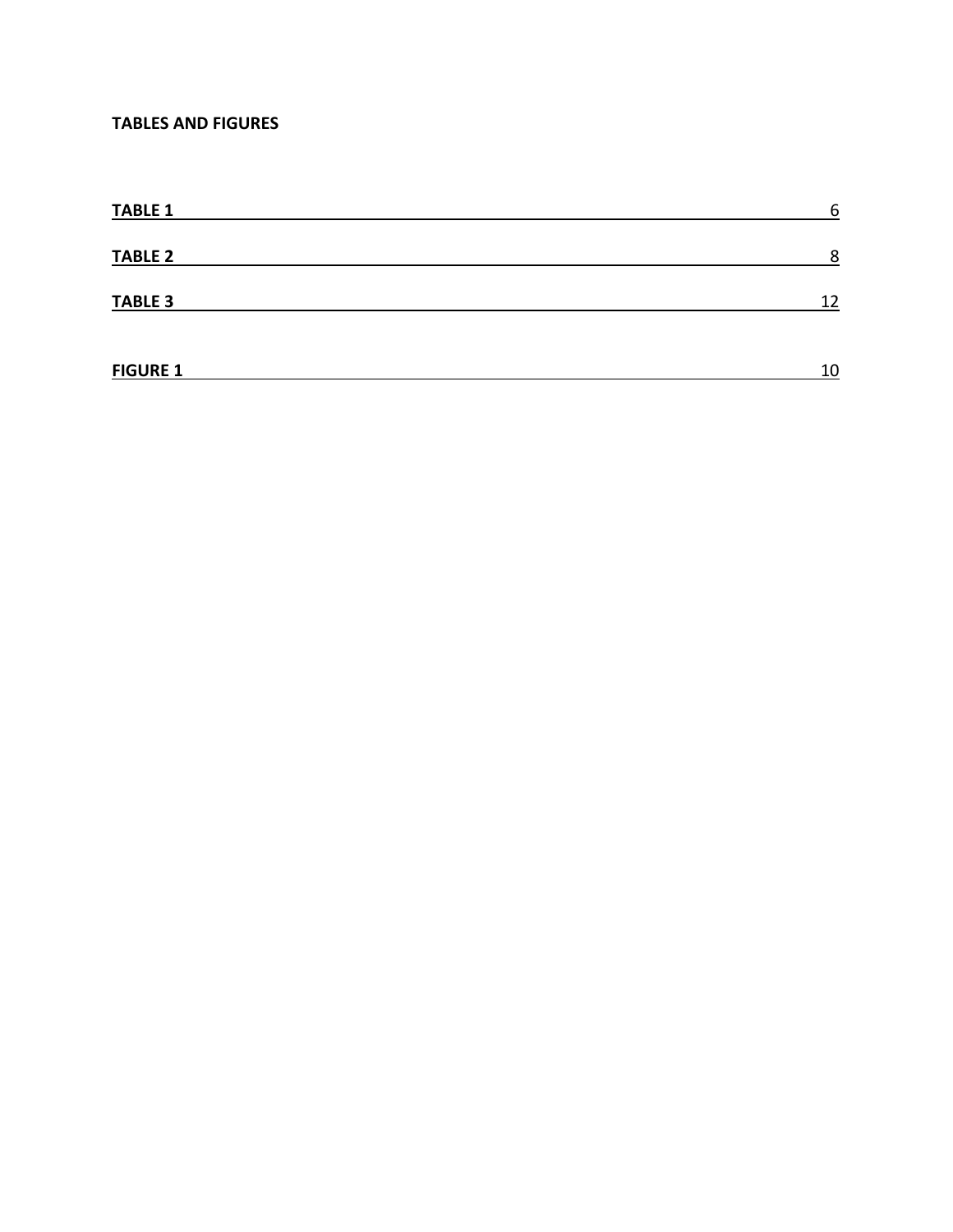#### **Introduction/Significance**

The Institute of Medicine (IOM) initiated the Quality of Health Care in America project in 1998 with the goal of increasing the quality of health care in America over the course of the next 10 years. The IOM found that between 44,000 and 98,000 Americans die each year as a direct result of hospital adverse events. Nationwide, there is an annual cost of between 8 and 15 billion dollars lost as a direct result of healthcare‐related preventable adverse events. The IOM's recommendation list from this project is long, but includes one key factor: "establish interdisciplinary team training programs for providers that incorporate proven methods of team training."1

An extensive review of the literature shows that across medical specialties, interprofessional education (IPE) can increase patient satisfaction, provider job satisfaction, and patient outcomes.2–4 A recent Cochrane review identifies interprofessional collaboration as a critical element in effective and efficient health care, especially in the face of the ever‐increasing complexity of patient presentations and their health care needs.<sup>4</sup> This review examined 15 IPE interventions. Out of these 15 studies, six showed that IPE may lead to improved patient outcomes, and two showed that IPE may improve patient's satisfaction with their providers.<sup>4</sup> In 2009, the Center for Organizational and Occupational Sciences out of Zurich, Switzerland did a comprehensive literature review on teamwork and patient safety in healthcare.<sup>5</sup> They looked at 277 articles, and found that teamwork plays a crucial role in causation and prevention of adverse events, and that the quality and safety of patient care was associated with provider's perceptions of teamwork, as was staff well being. They also performed an analysis of teams who were identified as having high clinical performance, and found patterns of good communication and coordination throughout the team, as well as leadership that supports teamwork.<sup>5</sup> In May of 2015, the Joint Commission Journal on Quality and Patient Safety published an initiative undertaken at 11 acute care hospitals in the greater New York metropolitan area. This study was aimed at reducing sepsis mortality in emergency departments and inpatient hospital units. Through several methods, including collaboration between institutions, promotion of leadership, and building a culture of collaboration between the many members of acute care teams, they were able to reduce overall sepsis mortality by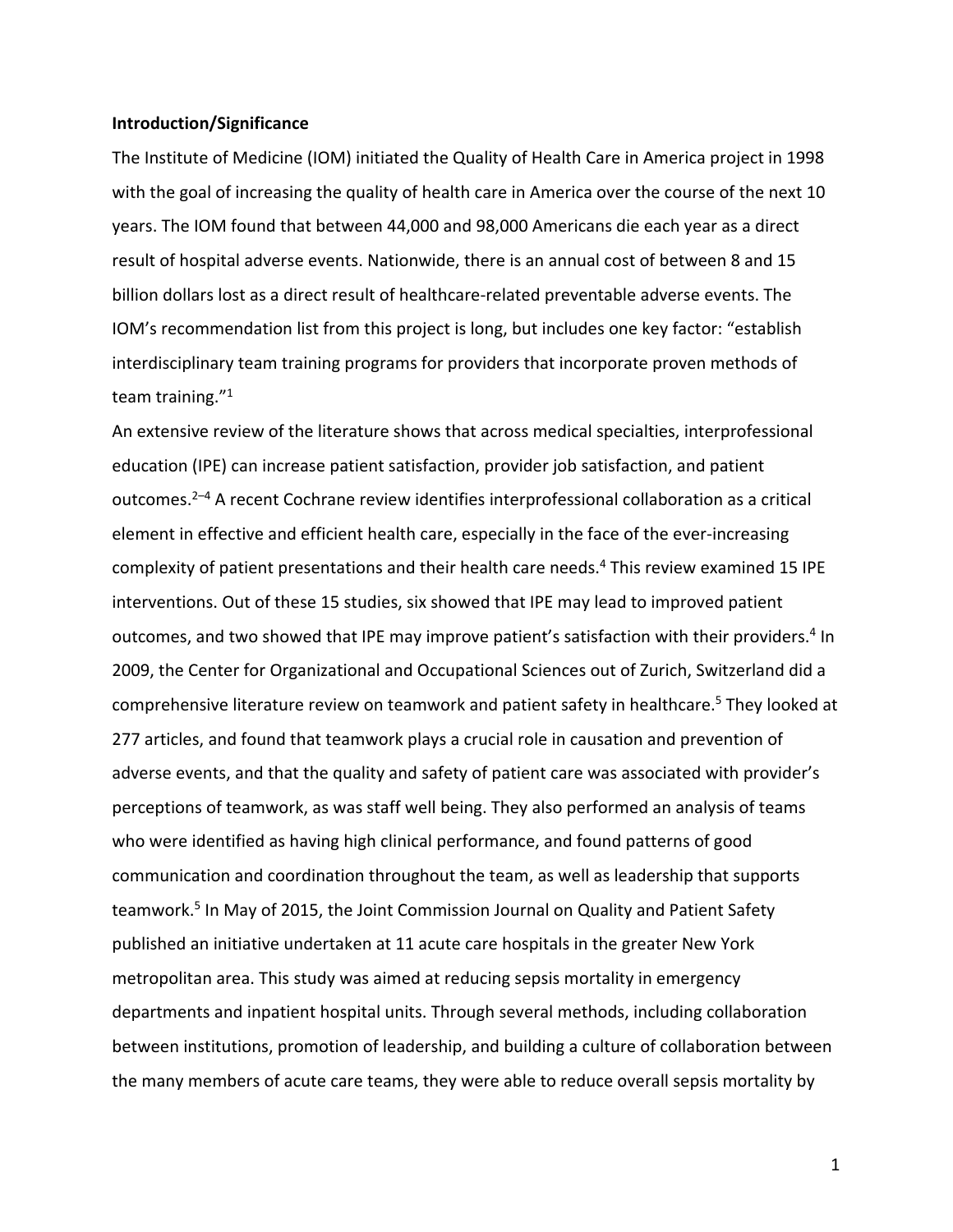50%. This study highlights the fact that fostering interprofessional collaboration is a crucial element in reducing mortality.6

Although the importance and benefits of Interprofessional patient care are well documented, there is a significant gap in the literature regarding how best to educate healthcare students to achieve these outcomes. Furthermore, while it is well known that IPE has the aforementioned positive effects, IPE interventions are not widely instituted in health professions education. There is a significant lack of IPE‐related competencies and curricula integrated into healthcare profession education. Where IPE curricula do exist, there is a lack of studies and data documenting efficacy.

In 2010, a panel of experts was created representing six national associations of schools of health professions, including the AAMC to "encourage and promote meaningful interprofessional education." <sup>7</sup> This panel created four core competencies for IPE in the US. Those competencies are defined as follows:

- 1. Values/ethics for interprofessional practice: Work with individuals of other professions to maintain a climate of mutual respect and shared values.
- 2. Roles/responsibilities: Use the knowledge of one's own role and of other professions' roles to appropriately assess and address the health care needs of the patients and populations served.
- 3. Interprofessional communication: Communicate with patients, families, communities, and other health professionals in a responsive and responsible manner that supports a team approach to the maintenance of health and the treatment of disease.
- 4. Teams and teamwork: Apply relationship-building values and the principles of team dynamics to perform effectively in different team roles to plan and deliver patient/population‐centered care that is safe, timely, efficient, effective, and equitable.<sup>7</sup>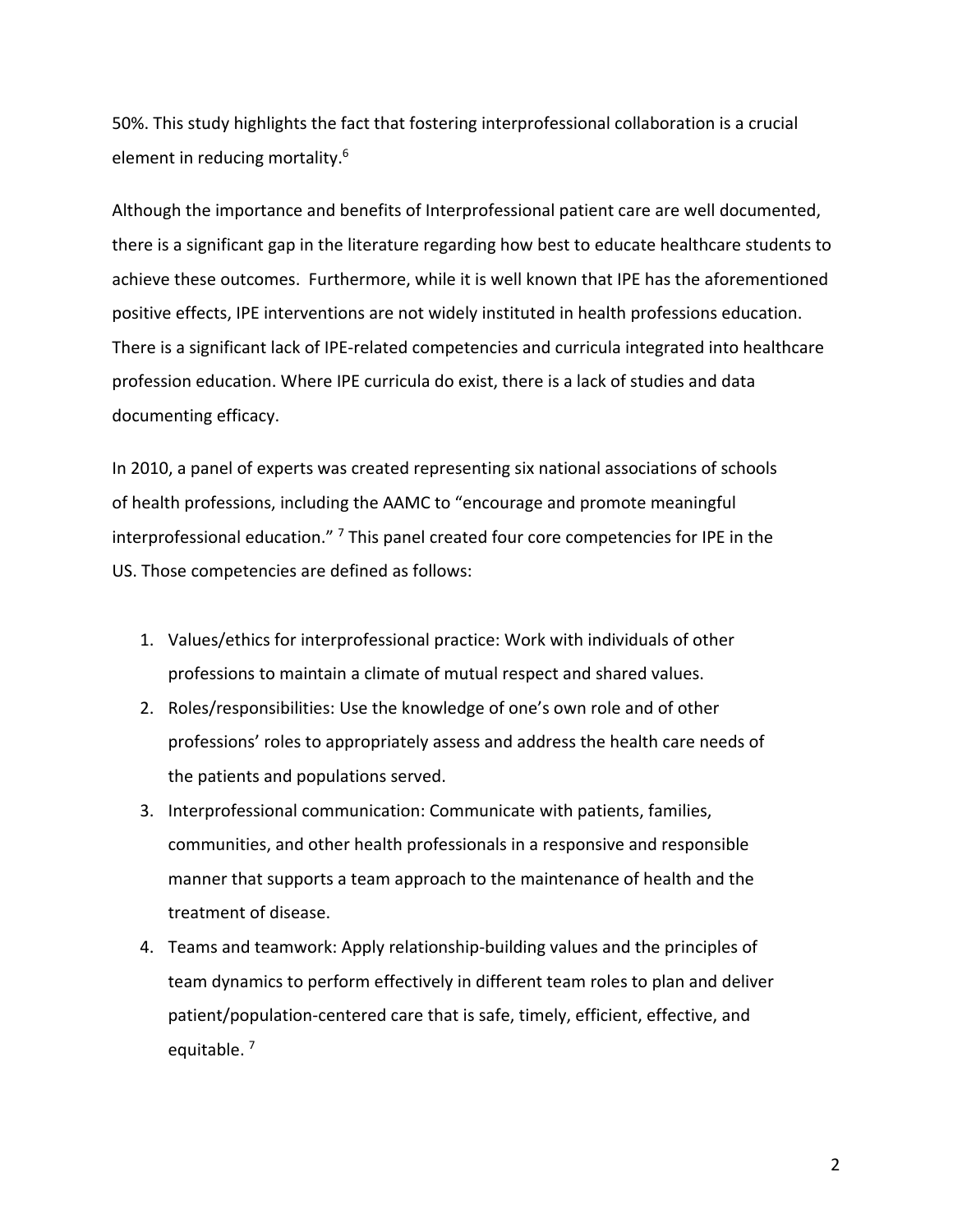On the heels of the creation of these competencies, the Liaison Committee on Medical Education (LCME) has developed an objective for medical education that they have instituted as a new element in the accreditation standards for US medical schools. This objective states: "The core curriculum of a medical education program must prepare medical students to function collaboratively on health care teams that include health professionals from other disciplines as they provide coordinated services to patients. These curricular experiences include practitioners and/or students from other health professions." <sup>8</sup>

Early in health professions education, students have a high strength of professional identity and a high willingness to engage in IPE. Both of these factors have been shown to decrease over time. $9-11$  Therefore, IPE that is encountered early-on in health professions education can help promote positive attitudes of the various members of the health care team, and has a significant positive effect on how students view other health professions.<sup>12,13</sup> Both extended-time experiences and short, one-time experiences have been shown to significantly improve knowledge of health care team roles, the value of interprofessional collaboration, and general attitudes towards IPE.12,14

In consideration of the impact unique cultures of various healthcare professions may have on team dynamics, the proposed project will examine the effectiveness of a brief, one‐time IPE experience to affect the perceptions of M.D., Nursing, and P.A. students as they relate to the IPE competencies as measured by the Readiness for Interprofessional Learning Scale (RIPLS).15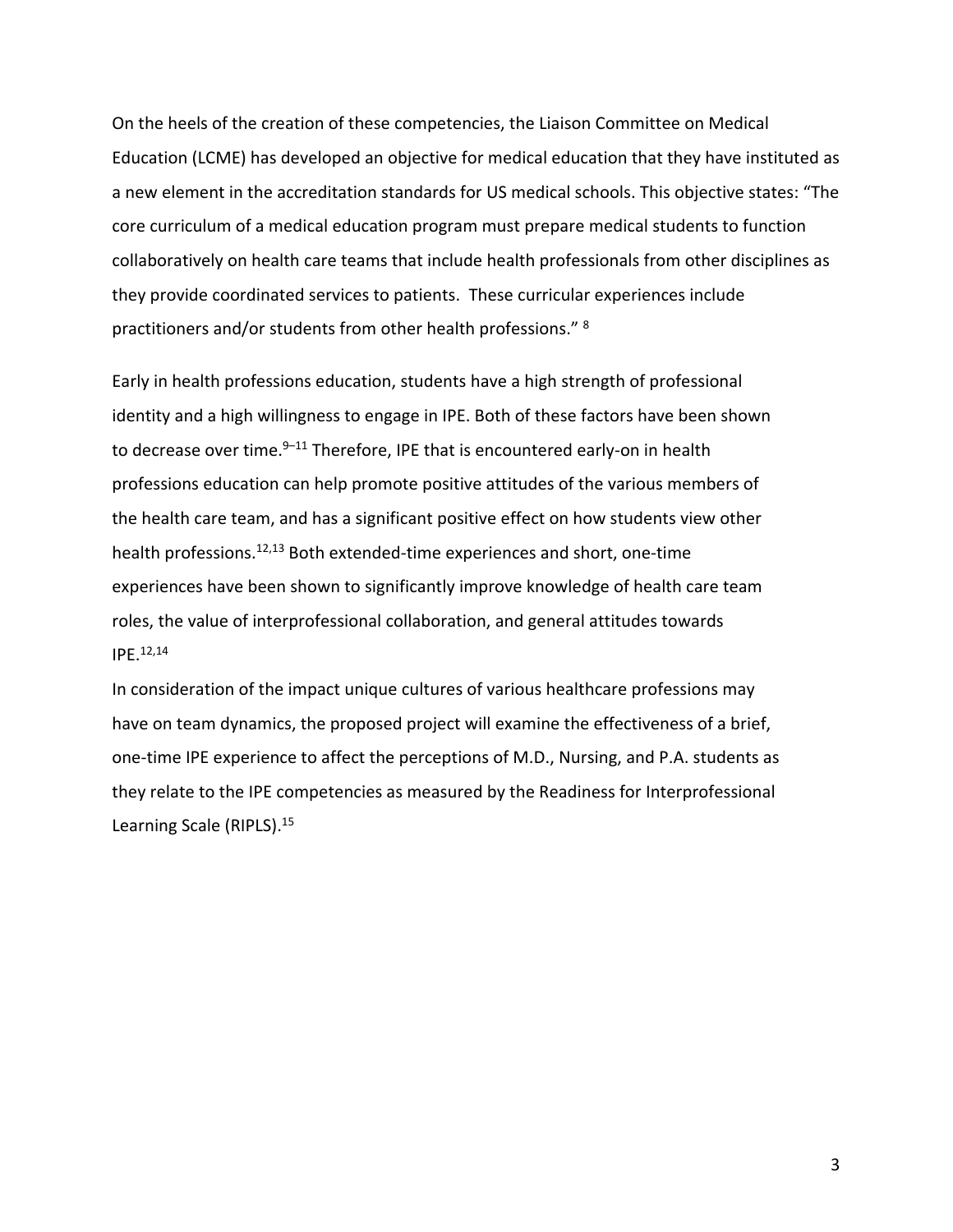#### **Methods**

A planning committee was assembled, with representatives from each of the programs to be involved. The programs included were: the University of Arizona College of Medicine ‐ Phoenix (UA COM‐Phx) Doctor of Medicine (MD) program, the Arizona State University (ASU) Bachelors of Science in Nursing program (BSN), and the Northern Arizona University (NAU) Masters of Physician Assistant Studies (MPAS) program. Students from the NAU Masters of Social Work (MSW) program were initially included in the program, however these students were excluded from the analysis due to insufficient student participation. This committee was responsible for creation of the Medical Wall intervention methods as well as recruitment of students from each representative's respective program. Committee members also later served as facilitators for the intervention. Approval for the study was granted by the University of Arizona College of Medicine‐Phoenix Internal Review Board.

#### *Subjects*

Inclusion criteria were defined as healthcare students in their pre‐clinical curriculum, including early first year MD and PA students, and early third year BSN students. This was done in an attempt to ensure that participants had similar levels of health professions education and exposure to healthcare culture. All three participating programs chose to integrate the intervention into their pre‐existing curriculum regarding IPE and curriculum. Students who were originally randomized to the control group went through the intervention at a later date to fulfill the curricular requirement. All students were required to participate in the intervention, however were given the option to opt-out of participating in the study. All students consented to participate in the research study, and data from students who chose not to participate was not included.

Data was collected in October 2014 from students in the UA COM‐Phoenix Doctor of Medicine (MD) program, the Arizona State University (ASU) Nursing program (BSN), and the Northern Arizona University (NAU) Physician Assistant (PA) program. Data was collected from a total of 196 students (133 female, 63 male). This group included 72 MD students (35 female, 37 male), 76 BSN students (66 female, 10 male), and 47 PA students (31 female, 16 male), and one female student who did not indicate program affiliation. Students were asked four demographics

4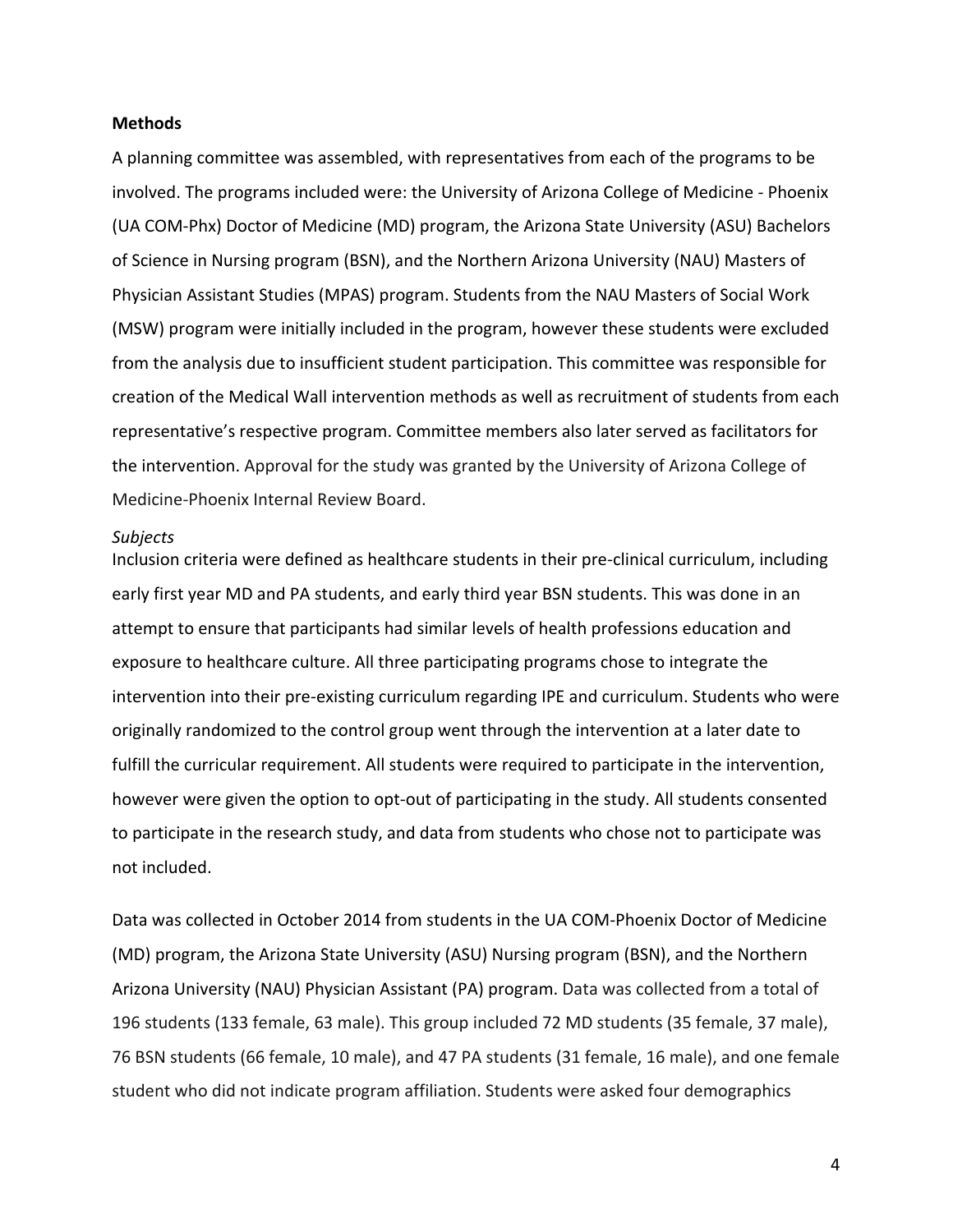questions in addition to the 19 questions included in the RIPLS survey. These questions included; gender, program of study, previous completion of the RIPLS survey, and previous experience in IPE (Table 1).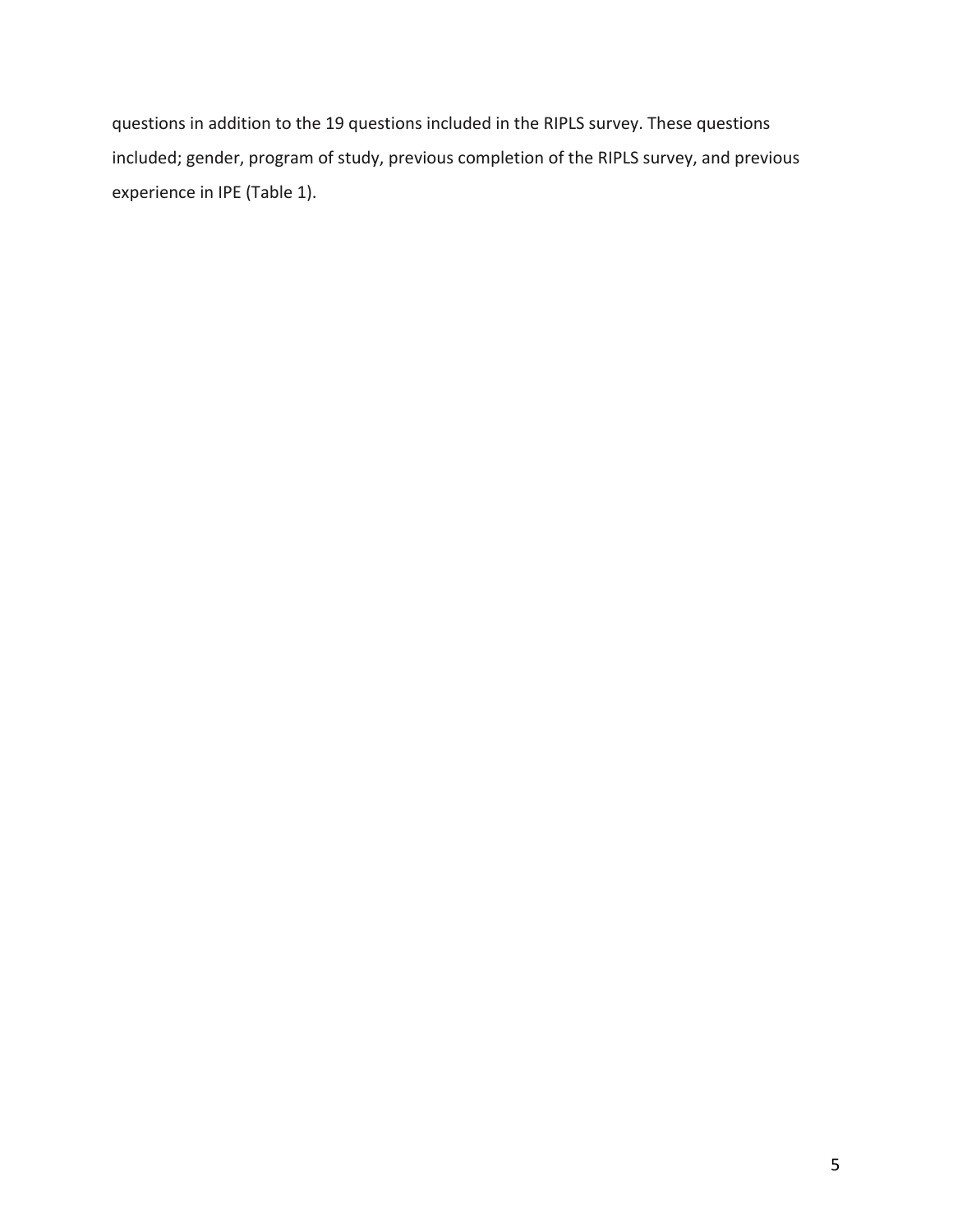| Program                    | <b>Female</b> | <b>Male</b> | <b>All</b><br><b>Participants</b> | <b>Previous</b><br><b>Completion of the</b><br><b>RIPLS Survey</b><br>Number, % of<br><b>Total</b> | <b>Previous</b><br><b>Participation in</b><br><b>IPE</b><br>Number, % of<br><b>Total</b> |
|----------------------------|---------------|-------------|-----------------------------------|----------------------------------------------------------------------------------------------------|------------------------------------------------------------------------------------------|
| <b>BSN</b>                 | 66            | 10          | 76                                | $0, 0.0\%$                                                                                         | 3, 3.9%                                                                                  |
| <b>MD</b><br>PA            | 10<br>37      | 76<br>72    | 86<br>109                         | 3, 4.2%<br>$0, 0.0\%$                                                                              | 50, 69.4%<br>11, 23.4%                                                                   |
| Did Not<br>Indicate        | $\mathbf{1}$  | $\mathbf 0$ | $\mathbf{1}$                      | $0, 0.0\%$                                                                                         | 1, 100.0%                                                                                |
| All<br><b>Participants</b> | 133           | 63          | 196                               | 3, 1.5%                                                                                            | 65, 33.2%                                                                                |

*Table 1: Overall demographics of study participants*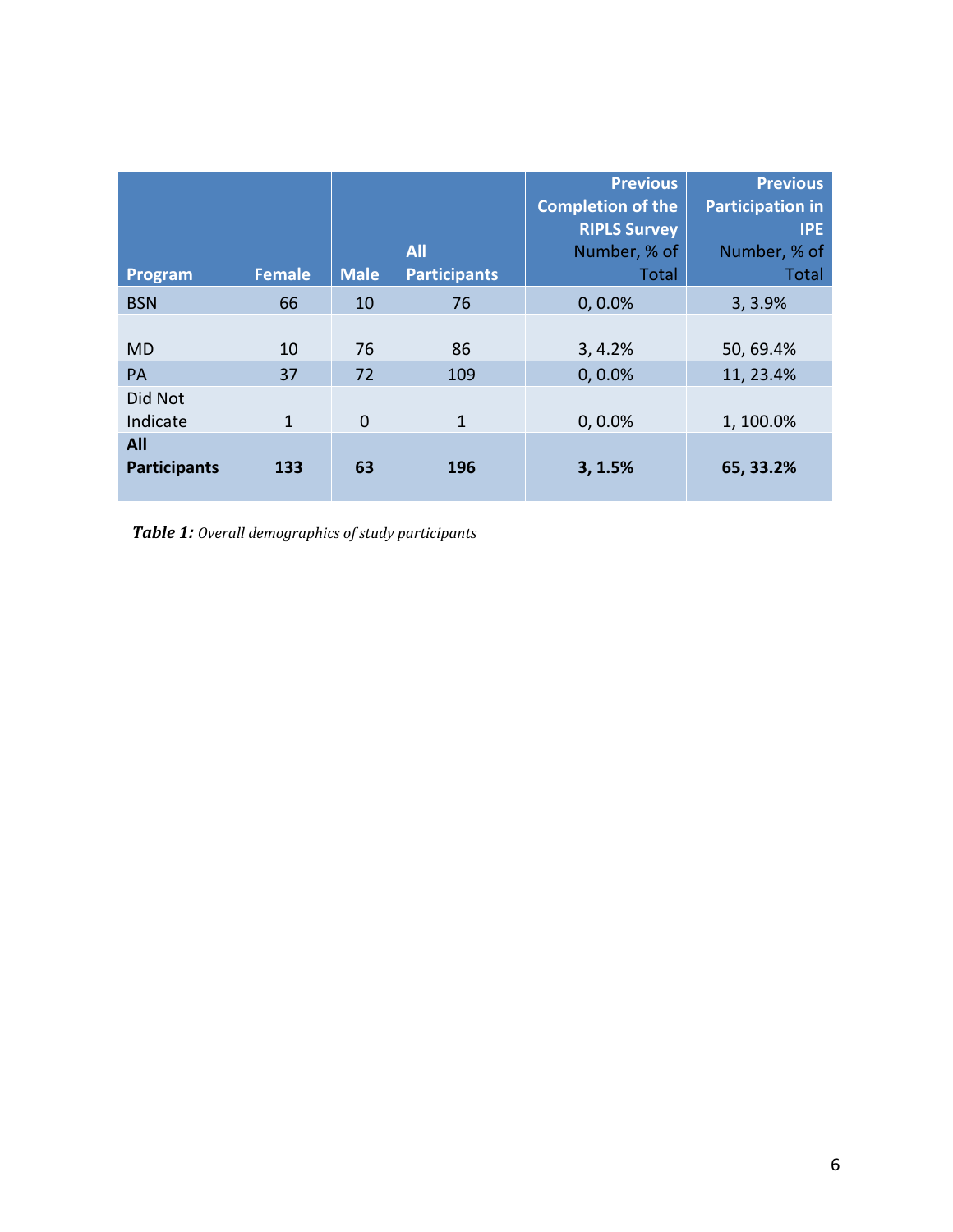## *Data Collection*

Subjects were randomized in to intervention and control groups. All subjects completed the RIPLS survey (Attachment 1) prior to participation in the intervention or control activity. Subjects who were randomized into the control group were directed towards a lecture hall where they were asked to read a short healthcare-associated article that was not related to IPE, teamwork, or biases in healthcare. After reading the article, subjects again completed the RIPLS survey, which marked conclusion of their participation for the day. Subjects who were randomized into the intervention group were further randomized into mixed‐professions small groups to ensure balanced representation of professions. The subjects then participated in the Medical Wall IPE intervention, which consisted of a two-hour activity aimed at identification of concepts, misperceptions, and stereotypes in healthcare (Table 2). Upon conclusion of the intervention, subjects once again completed the RIPLS survey.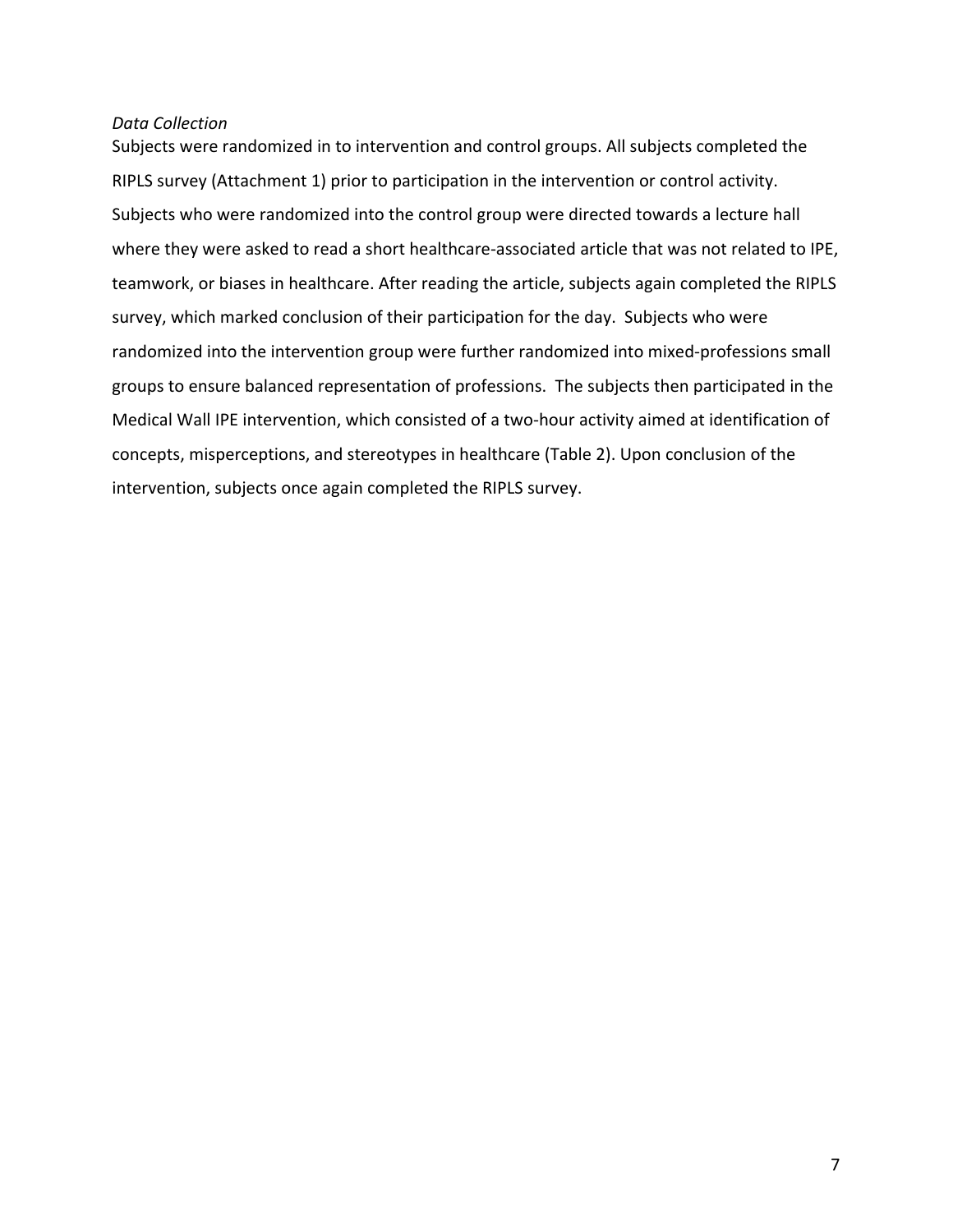| <b>Activity</b>                             | <b>Description</b>                                                                                                                                                                                                                                                                                                                                                                                                                                                                                                         |
|---------------------------------------------|----------------------------------------------------------------------------------------------------------------------------------------------------------------------------------------------------------------------------------------------------------------------------------------------------------------------------------------------------------------------------------------------------------------------------------------------------------------------------------------------------------------------------|
| <b>Entry and seating of</b><br>students     | Students are directed into their respective pre-randomized<br>groups (6-8 students).                                                                                                                                                                                                                                                                                                                                                                                                                                       |
| <b>Pre-Survey</b>                           | Students are instructed to complete the pre-survey, which<br>were then collected.                                                                                                                                                                                                                                                                                                                                                                                                                                          |
| <b>Welcome/Introduction</b>                 | Brief introduction to the nature of the activity $-$ with emphasis<br>on making students aware that while the nature of the subject<br>matter is sensitive, they are in a safe environment to explore<br>perceptions and biases that exist in medicine.                                                                                                                                                                                                                                                                    |
| <b>Small group exploration of</b><br>labels | Student groups are given a large poster paper with a random,<br>pre-determined label on it and a box of colored markers. They<br>are asked to explore any and all associations that they have to<br>the label by writing them on the paper in no order or<br>organization. Facilitators move between groups offering<br>support and encouragement to leave no thought un-<br>represented.<br>(For complete list of labels, see Appendix 2)                                                                                 |
| <b>Creation of the Medical</b><br>Wall      | The lead facilitator asks one student from each group to bring<br>their completed poster to the front of the room, and tape<br>them on the wall side by side, creating the physical "wall" that<br>the intervention is centered around. The lead facilitator then<br>delivers an interactive talk regarding the bias and stereotypes<br>in medicine that are represented by the Medical Wall, and the<br>effect that they can have on patient and provider satisfaction,<br>quality of patient care, and patient outcomes. |
| <b>Faculty experiences</b>                  | Faculty members are invited to share narratives of instances<br>where bias and stereotypes in the medical culture have<br>negatively impacted aspects of inter-professional collaboration<br>or patient care in their careers.                                                                                                                                                                                                                                                                                             |
| <b>Tearing down the Medical</b><br>Wall     | The Medical Wall intervention concludes with the lead<br>facilitator inviting the students to come to the front of the<br>room and tear down the wall, committing to themselves and<br>their future colleagues that they will take an active roll in<br>interprofessional education and team-based healthcare, and in<br>affecting the current medical culture.                                                                                                                                                            |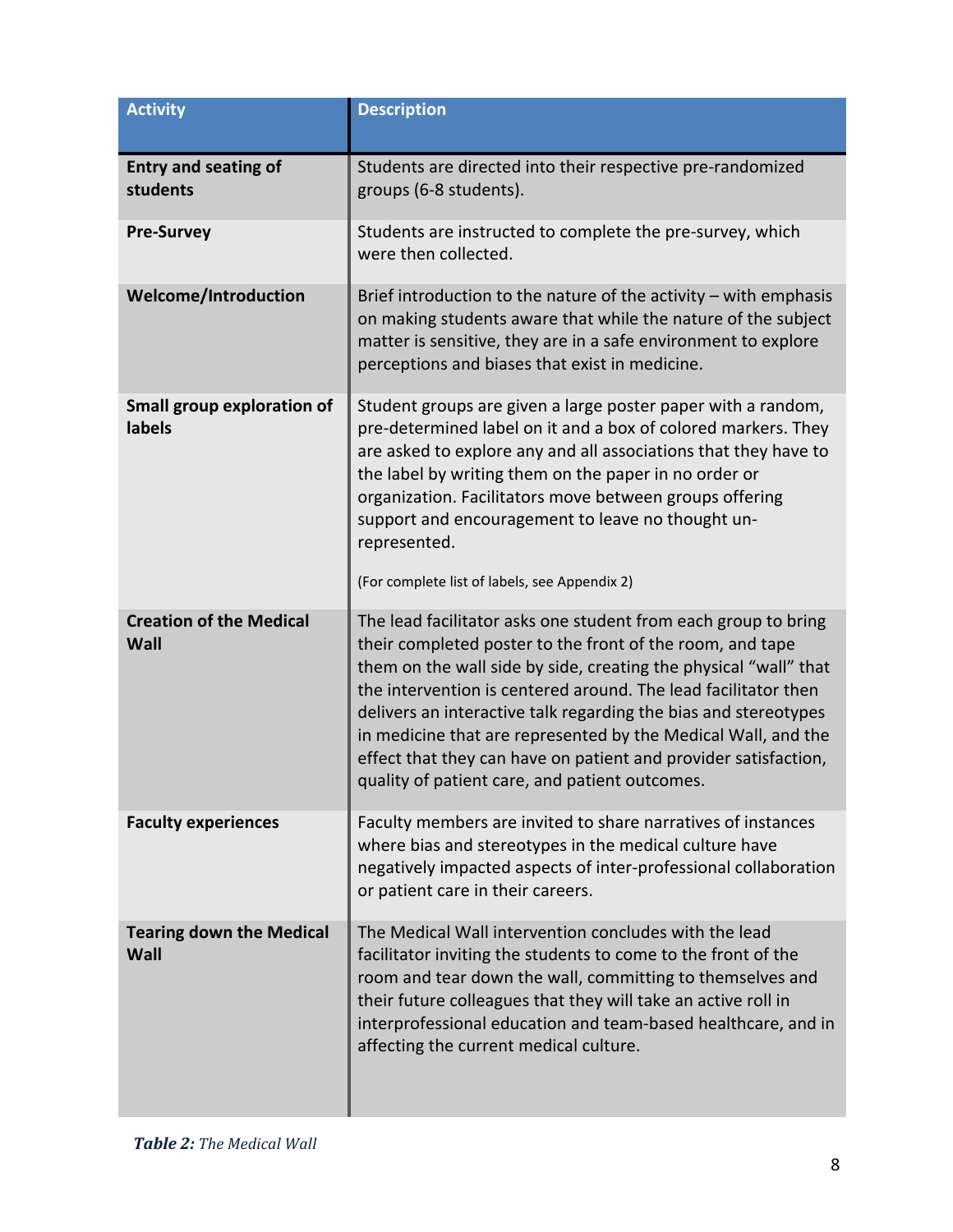## *Data Analysis*

Surveys were coded in a de‐identified manner such that each student's pre‐ and post‐ surveys could later be compared and analyzed for effect of the intervention. The RIPLS survey data was input into Excel (2011) and then integrated into SPSS (version 20.0; IBM Corporation, Armonk, NY) to be analyzed. The 19 questions of the RIPLS scale were stratified into 4 sub‐scales based on the 2006 McFadyen model <sup>16,17</sup>: Teamwork and Collaboration (questions 1-9), Negative Professional Identity (questions 10‐12), Positive Professional Identity (questions 13‐16), and Roles and Responsibilities (questions 17‐19). Four mixed model ANOVAs were used to examine the main and interaction effects of the time (pre‐test vs post‐test) and group (intervention vs control) for each sub‐scale with significance set at 0.05.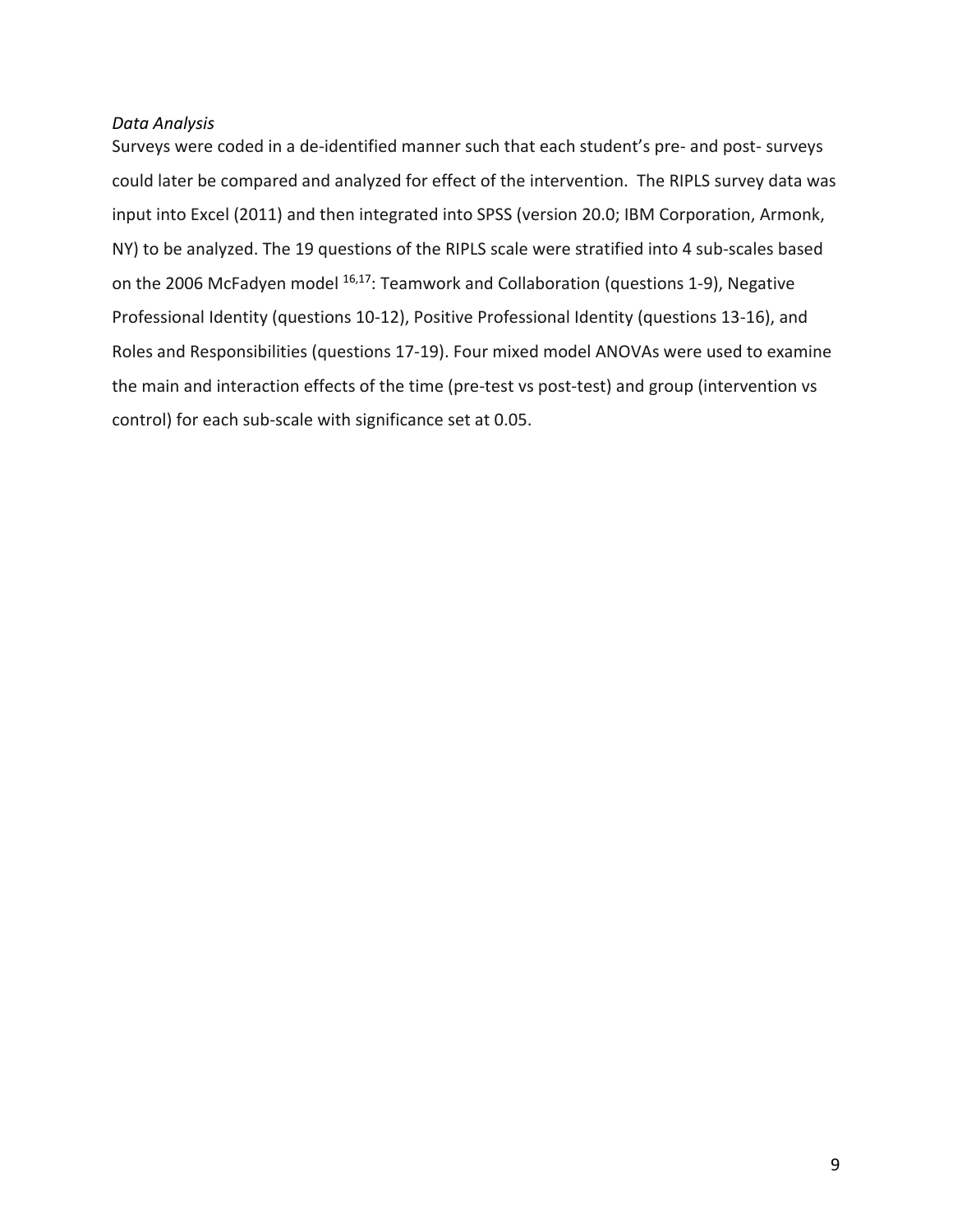

Figure 1: RIPLS Subscale Pretest and Posttest Scores for intervention and control groups. A. Teamwork and *Collaboration; B. Negative Professional Identity; C. Positive Professional Identity; D. Roles and Responsibilities.*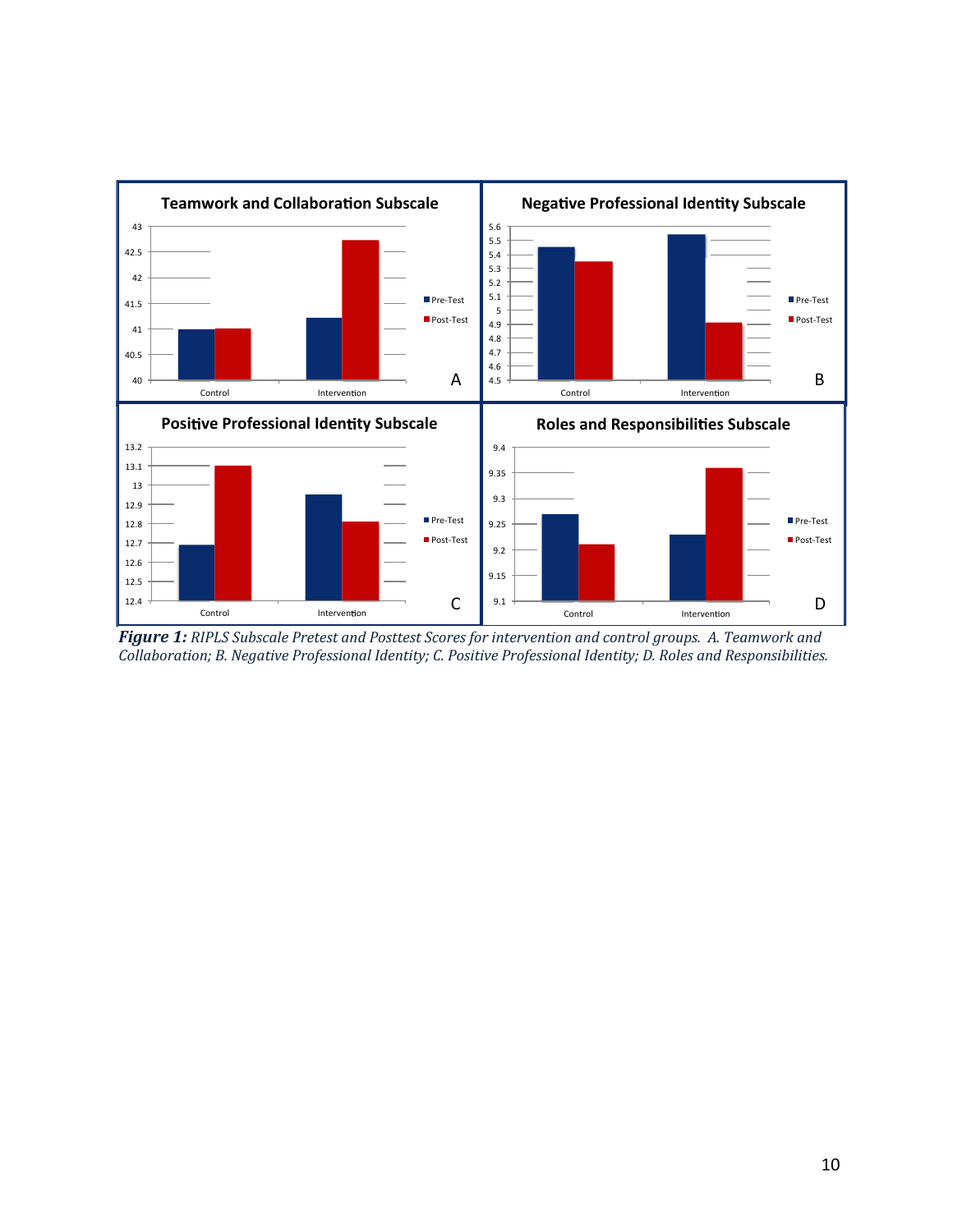## **Results**

A total of 196 participants participated in the study, consisting of 86 MD (10 female, 76 male), 76 BSN (66 female, 10 male), and 109 PA (37 female, 72 male) students (see Table 1). 68% of the participants were female, and 32% were male. Due to a survey misprint, some students were not asked question #13 of the RIPLS scale. For this reason, it was excluded from data analysis.

A synopsis of results is depicted in Figure 1 and summarized in Table 3. Significant differences were found between the pre-test and post-test scores for all participants in the Teamwork (F  $(1, 1)$ 191) = 16.46, p < 0.000), Negative Professional Identity (F (1, 191) = 9.21, p = 0.003), and Positive Professional Identity (F (1, 191) = 36.43, p < 0.000) subscales. When analyzed for differences between control and intervention groups, significant differences were only found for the Teamwork (F  $(1, 191) = 15.19$ , p < 0.000) and Negative Professional Identity (F  $(1, 191) =$ 4.81, p = 0.029) subscales. There was no significant difference between the pre-test and posttest scores for the Roles and Responsibilities subscale (F  $(1, 191) = 0.08$ ,  $p = 0.776$ ; nor was there a difference between the control and intervention groups for the Positive Professional Identity (F (1, 191) = 2.70, p = 0.102) or Roles and Responsibilities (F (1, 191) = 0.64, p = 0.424) subscales.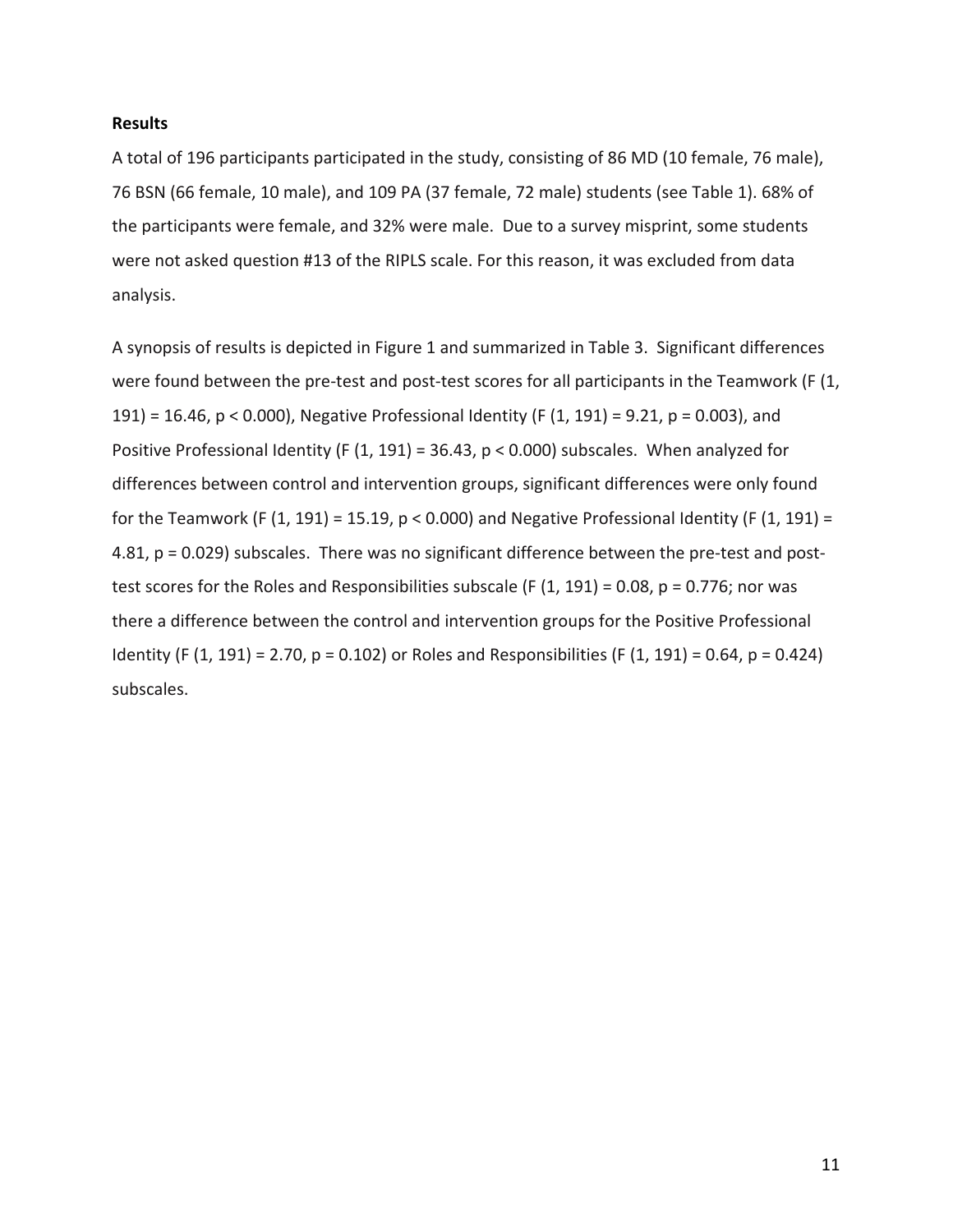| <b>Subscale</b>                       |       | <b>F Score Significance</b> |
|---------------------------------------|-------|-----------------------------|
| <b>Teamwork</b>                       |       |                             |
| Time                                  | 16.46 | 0.000                       |
| <b>Interaction</b>                    | 15.19 | 0.000                       |
| <b>Negative Professional Identity</b> |       |                             |
| <b>Time</b>                           | 9.21  | 0.003                       |
| <b>Interaction</b>                    | 4.81  | 0.029                       |
| <b>Positive Professional Identity</b> |       |                             |
| <b>Time</b>                           | 36.46 | 0.000                       |
| <b>Interaction</b>                    | 2.7   | 0.102                       |
| <b>Roles and Responsibilities</b>     |       |                             |
| <b>Time</b>                           | 0.08  | 0.776                       |
| <b>Interaction</b>                    | 0.64  | 0.424                       |

*Table 3: Mixed model ANOVA Results for RIPLS subscale scores, main and interaction effects*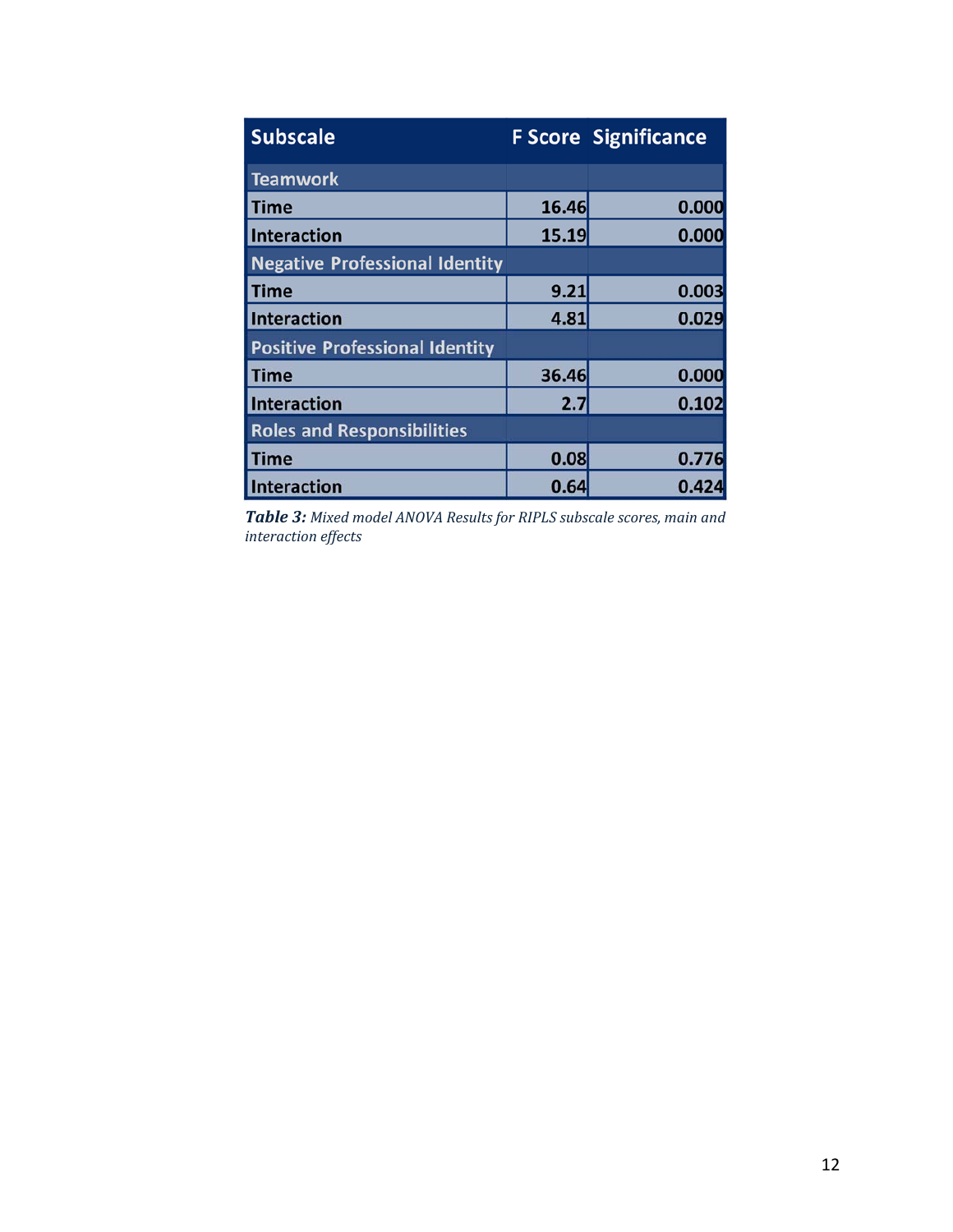#### **Discussion**

In this study, we have shown that a brief, one-time intervention can have a significant effect on MD, BSN, and PA students' perceptions of teamwork and negative professional identity as measured by the RIPLS survey (Table 3). In an ever more‐complicated clinical environment, increasing amounts of weight are being put on how to improve efficiency while not only maintaining, but improving the care that we are providing to our patients. An increasing amount of emphasis is also being put on our patient's satisfaction with the care that they receive. Many studies are uncovering the importance that teamwork and coordination play in these pursuits, and the barriers that currently exist to improving these factors through interprofessional collaboration.3,4,5,6 Communication and coordination between team members has been found to be crucial not only to improving the quality of patient care, but to preventing adverse events and improving both patient and provider levels of satisfaction.<sup>1,2,4,5,13</sup>

The results of The Medical Wall show that a brief, one time IPE intervention is able to change student's pre‐existing perceptions of these concepts. Accrediting organizations for healthcare professions training programs are not only recognizing the importance of IPE early in training, they are beginning to make it a requirement.<sup>8,14,18</sup> This intervention offers a low-cost, and potentially high‐impact option for health professions educators to institute as an element of their curriculum regarding interprofessional collaboration.

The Medical Wall IPE intervention resulted in significant improvement in the Teamwork and Negative Professional Identity subscales compared to controls. These results imply that this intervention was an effective method of decreasing student's negative perceptions of IPE, teamwork, and collaboration, and indicates that it was successful in positively affecting student's perspectives of team dynamics and the value of interprofessional collaboration in medicine.

The fact that significant effect was not seen regarding the Positive Professional Identity subscale brings up several interesting points. The first of these is that due to a survey misprint, question #13 of the RIPLS scale was left out of our data analysis. This question would have been

13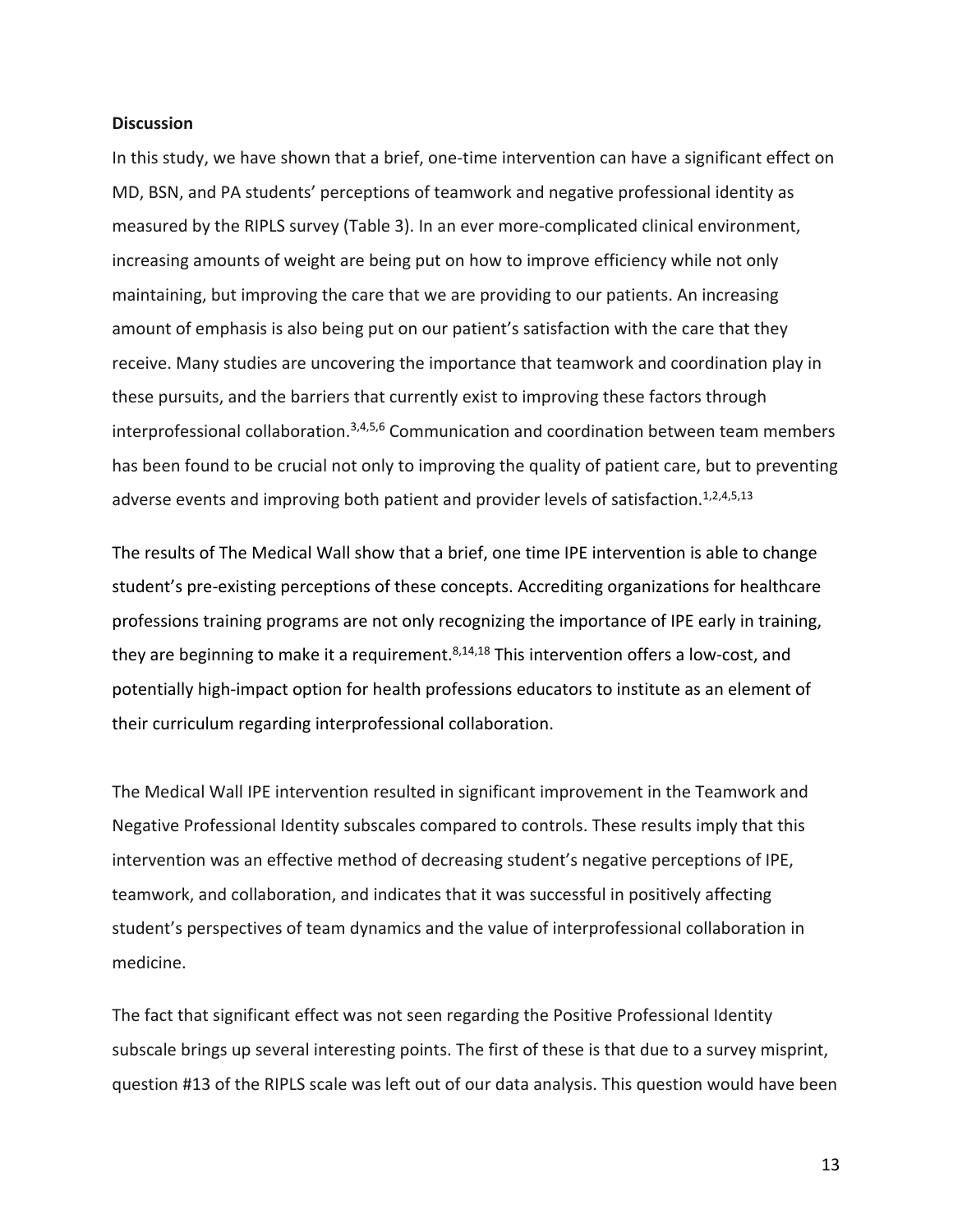included in the Positive Professional Identity subscale per the McFayden et. al., subscale model.<sup>17</sup> This error likely contributed to the fact that we did not see a significant change in student's perceptions regarding this subscale despite the fact that the intervention did aim to affect students' sense of professional identity, and showed a significant effect on the Negative Professional Identity subscale. When analyzing the data, we found that there was significance for the main effect (pretest vs posttest) regarding this subscale, however we did not see a significant interaction between time and intervention. It is interesting to note that although the numbers are not significant, there seems to be a large change in the scores for the control group; and that the change is in the opposite direction of the change displayed in the intervention group. This may have been influenced by an unforeseen reaction to the article that the control group was directed to read as their alternate activity. The article was a short piece published in the Journal of the American Medical Association in 2014 giving a brief explanation of some of the larger changes coming with the Affordable Care Act.<sup>19</sup> This article was chosen because it was an important point in current healthcare that was unrelated to IPE, teamwork, or bias. It is possible that the article had unanticipated effects on the control group results due to it's political nature, and that this contributed to the lack of significant effect found. 

No significant improvement was found in the Positive Professional Identity or Roles and Responsibilities subscales as compared to controls. As this intervention does not address the various roles and responsibilities of different health care providers, it was expected that we would not see significant change in student's scores on the Roles and Responsibilities subscale. Education on the roles and responsibilities of the various healthcare professions was purposefully left out of this intervention for several reasons. The first is that one of the main goals of this study was to create a brief intervention that could be entirely completed within a few hours in recognition of the busy schedules of healthcare students and providers. Discussion on the specific roles and responsibilities would necessitate lengthening the intervention, which was not desired. In addition, this intervention is targeted at recognizing the bias that exists in healthcare in an attempt to tear down some of the differences between professions that are built up by the existing culture. In that respect, we felt that pointing out the differences in roles at this early stage in IPE could be counter‐productive to our main goal.

14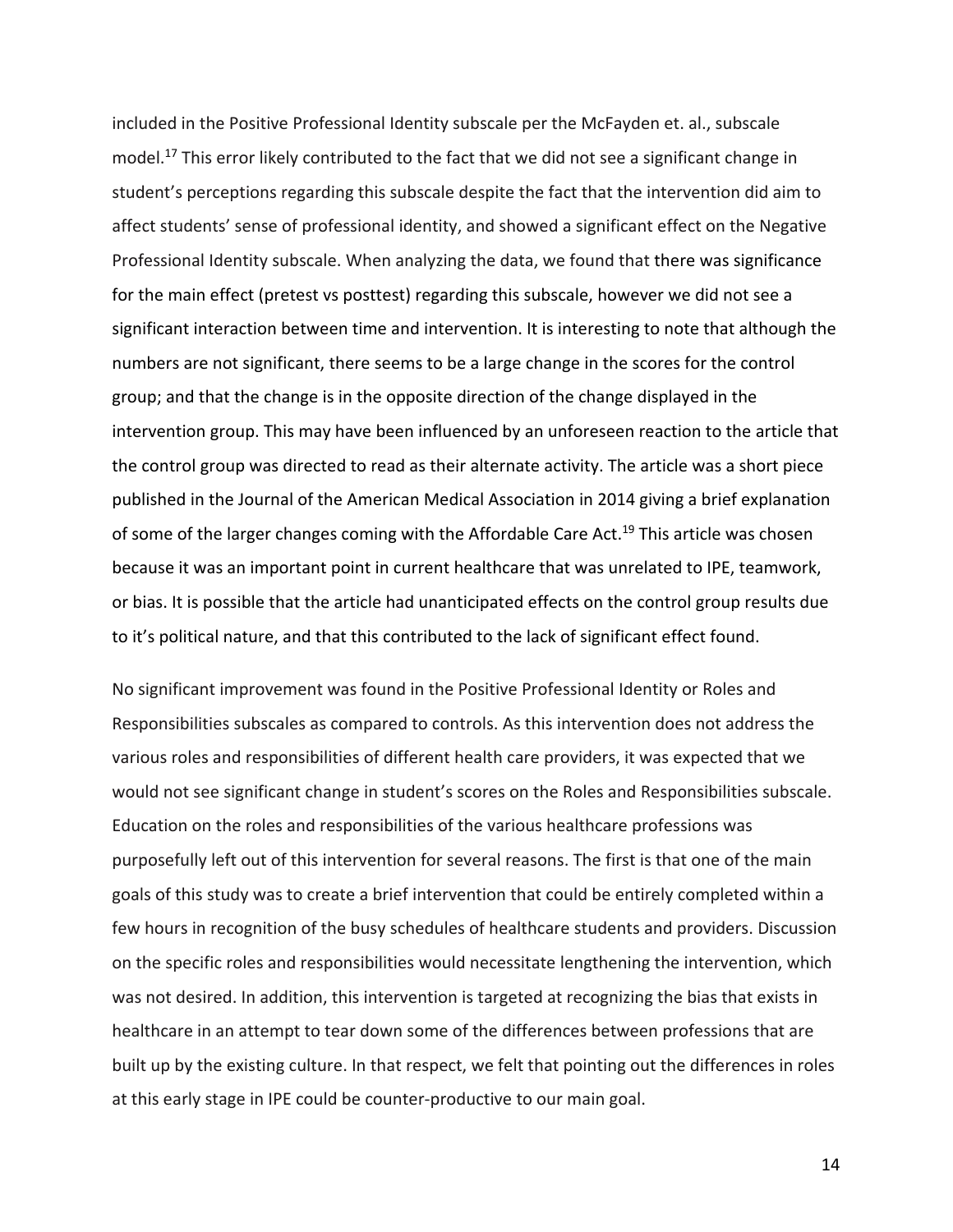Question #13 of the RIPLS scale was left out of our data analysis due to a survey misprint. It is impossible to say if analysis and significance would have differed if this question had been included. Repetition of the study including this question in analysis is necessary to improve the data supporting the use of this intervention in healthcare education curriculum. Repeating the study on a larger scale would also improve the strength of the data through increasing the power of the analysis.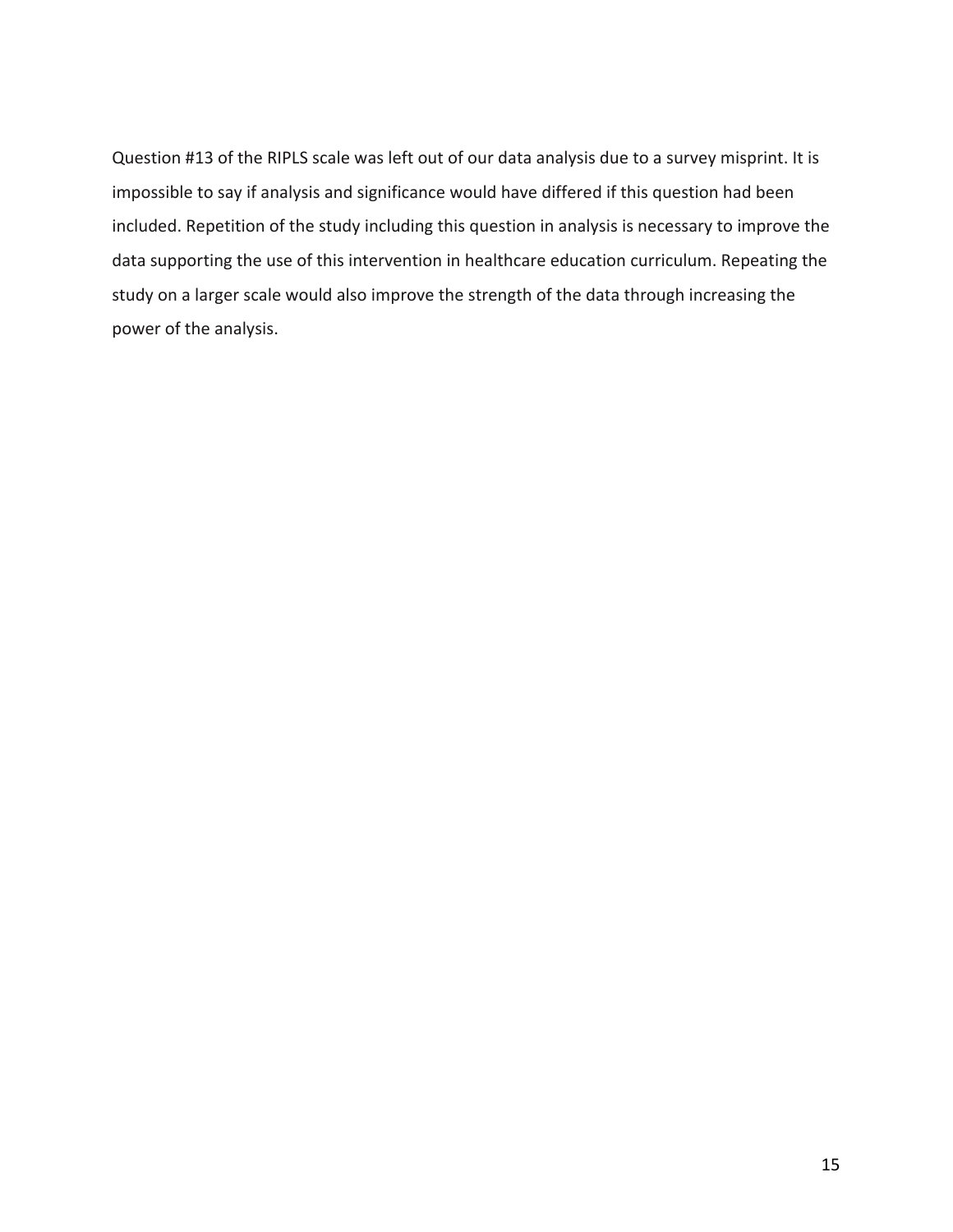## **Future Directions**

There are several avenues for future research regarding the results discussed in this study. Longitudinal studies are needed to assess students for extinction of initial effect, and follow up research is needed to assess for impact of clinical training on student's perceptions regarding IPE and collaboration. Repetition of The Medical Wall intervention with students in added health professions training would add a valuable fund of knowledge regarding the initial perceptions of students across the spectrum of healthcare providers. Possible training programs for future inclusion include, but are not limited to; Nurse Practitioner, Social Work, Occupational/Physical Therapy, Paramedic, and Pharmacy. Lastly, there are several other scales that have been developed to assess the effects that IPE has on healthcare students. Future research should include repetition of The Medical Wall intervention using these scales, and validating the results among the various available tools.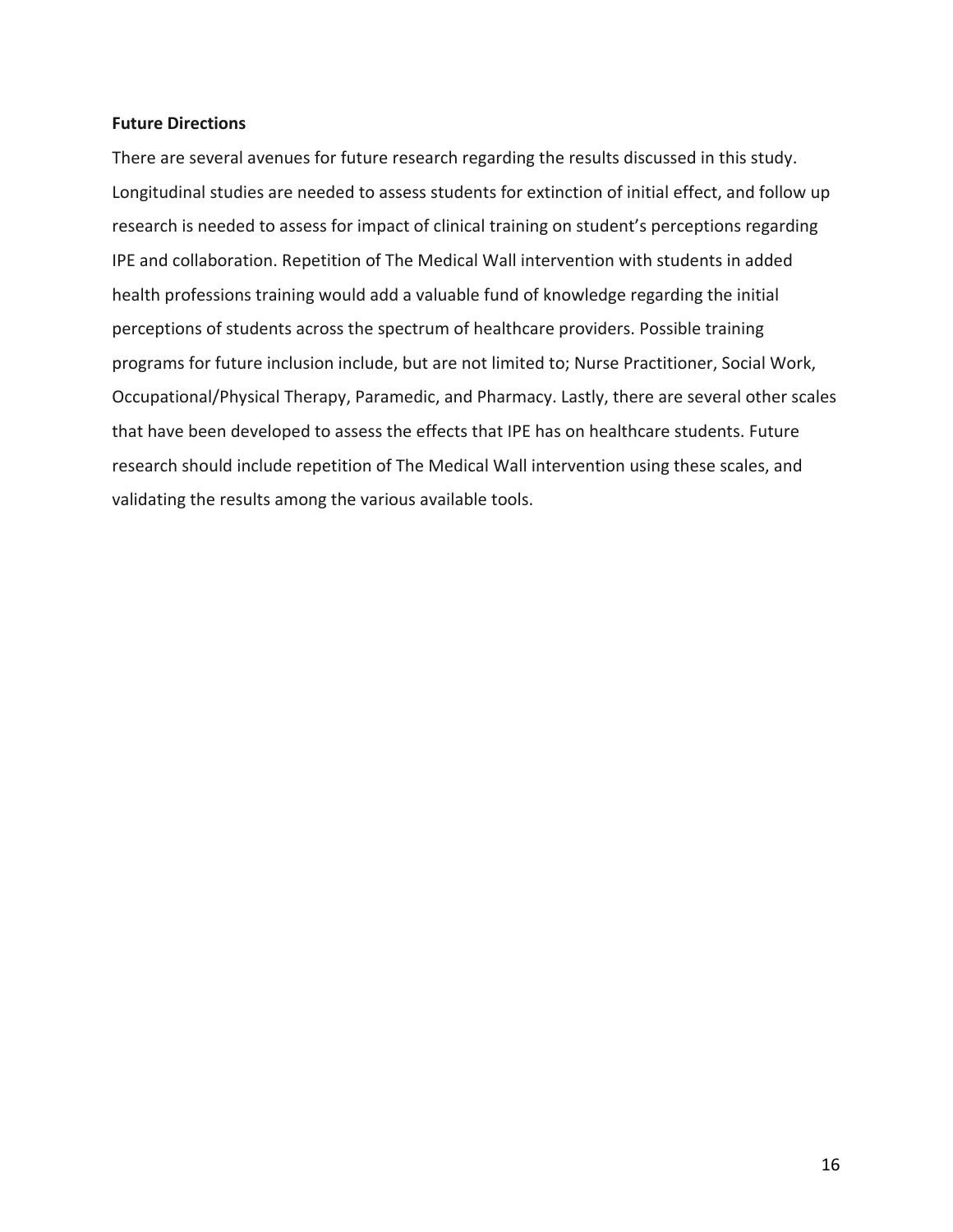## **Conclusions**

As has been demonstrated repeatedly across many studies, IPE is a necessary component for all health professions.1–3,5,7,14,20 While the research in this area is growing, there are clearly still many unanswered questions about the most effective and efficient ways to develop and deliver IPE. Our novel IPE intervention, "The Medical Wall", resulted in significant improvement in two out of four categories of the Readiness for Interprofessional Learning Scale compared to controls. These results indicate that participation in a brief IPE intervention is effective for enhancing Nursing, Physician Assistant, and Medical students' perceptions of teamwork, and sense of professional identity. The addition of this IPE intervention as a component of didactic curriculum has the potential to enhance interprofessional collaboration among healthcare professionals, and ultimately improve patient care, patient and provider satisfaction, and overall outcomes.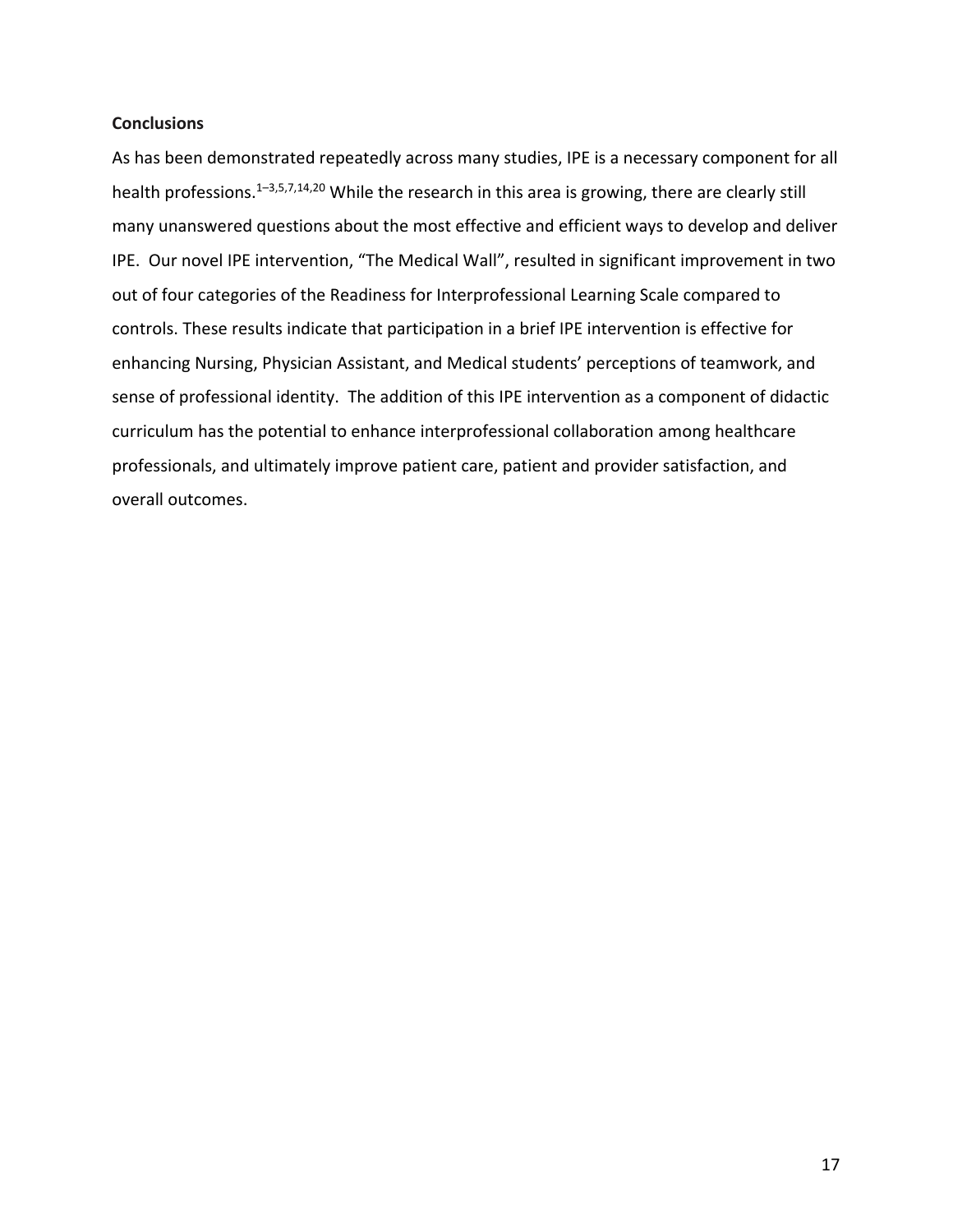## **References**

- 1. Institute of Medicine (US) Committee on Quality of Health Care in America. *To Err Is Human: Building a Safer Health System*. (Kohn LT, Corrigan JM, Donaldson MS, eds.). Washington (DC): National Academies Press (US); 2000. http://www.ncbi.nlm.nih.gov/books/NBK225182/. Accessed October 27, 2015.
- 2. Gagliardi AR, Dobrow MJ, Wright FC. How can we improve cancer care? A review of interprofessional collaboration models and their use in clinical management. *Surg Oncol*. 2011;20(3):146‐154. doi:10.1016/j.suronc.2011.06.004.
- 3. Despins LA. Patient safety and collaboration of the intensive care unit team. *Crit Care Nurse*. 2009;29(2):85‐91. doi:10.4037/ccn2009281.
- 4. Reeves S, Perrier L, Goldman J, Freeth D, Zwarenstein M. Interprofessional education: effects on professional practice and healthcare outcomes (update). *Cochrane Database Syst Rev*. 2013;3:CD002213. doi:10.1002/14651858.CD002213.pub3.
- 5. Manser T. Teamwork and patient safety in dynamic domains of healthcare: a review of the literature. *Acta Anaesthesiol Scand*. 2009;53(2):143‐151. doi:10.1111/j.1399‐ 6576.2008.01717.x.
- 6. Doerfler ME, D'Angelo J, Jacobsen D, et al. Methods for Reducing Sepsis Mortality in Emergency Departments and Inpatient Units. *Jt Comm J Qual Patient Saf*. 2015;41(5).
- 7. Schmitt M, Blue A, Aschenbrener CA, Viggiano TR. Core competencies for interprofessional collaborative practice: reforming health care by transforming health professionals' education. *Acad Med J Assoc Am Med Coll*. 2011;86(11):1351. doi:10.1097/ACM.0b013e3182308e39.
- 8. LCME: New Standard ED‐19‐A. http://www.lcme.org/new\_standard\_ed‐19‐a.htm. Accessed October 27, 2015.
- 9. Coster S, Norman I, Murrells T, et al. Interprofessional attitudes amongst undergraduate students in the health professions: a longitudinal questionnaire survey. *Int J Nurs Stud*. 2008;45(11):1667‐1681. doi:10.1016/j.ijnurstu.2008.02.008.
- 10. Hertweck ML, Hawkins SR, Bednarek ML, Goreczny AJ, Schreiber JL, Sterrett SE. Attitudes toward interprofessional education: comparing physician assistant and other health care professions students. *J Physician Assist Educ Off J Physician Assist Educ Assoc*. 2012;23(2):8‐15.
- 11. Hind M, Norman I, Cooper S, et al. Interprofessional perceptions of health care students. *J Interprof Care*. 2003;17(1):21‐34.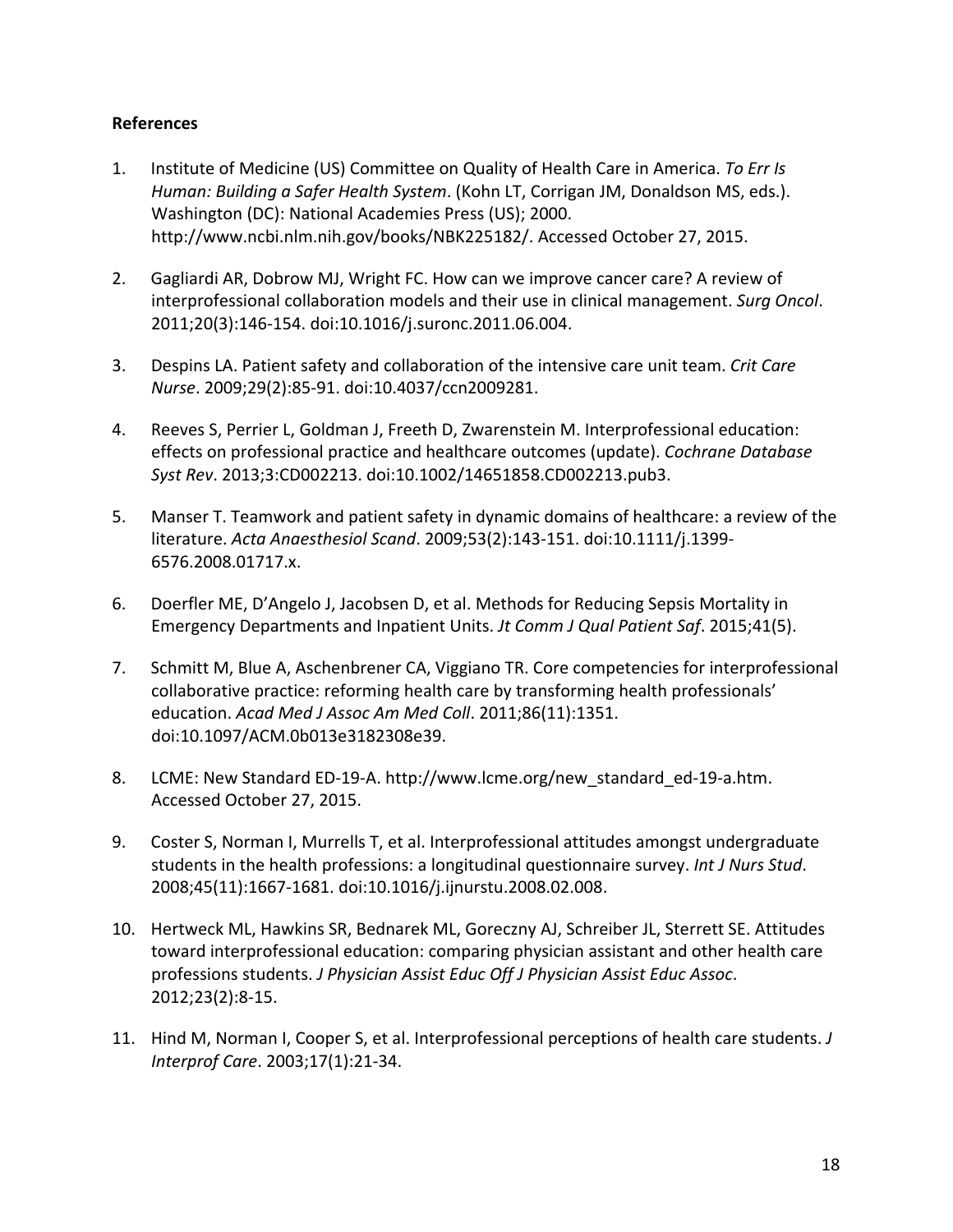- 12. Cameron A, Rennie S, DiProspero L, et al. An introduction to teamwork: findings from an evaluation of an interprofessional education experience for 1000 first‐year health science students. *J Allied Health*. 2009;38(4):220‐226.
- 13. Hawkes G, Nunney I, Lindqvist S. Caring for attitudes as a means of caring for patients-improving medical, pharmacy and nursing students' attitudes to each other's professions by engaging them in interprofessional learning. *Med Teach*. 2013;35(7):e1302‐e1308. doi:10.3109/0142159X.2013.770129.
- 14. Hoffman SJ, Harnish D. The merit of mandatory interprofessional education for pre-health professional students. *Med Teach*. 2007;29(8):e235‐e242. doi:10.1080/01421590701551672.
- 15. Parsell G, Bligh J. The development of a questionnaire to assess the readiness of health care students for interprofessional learning (RIPLS). *Med Educ*. 1999;33(2):95‐100.
- 16. McFadyen AK, Webster VS, Maclaren WM. The test-retest reliability of a revised version of the Readiness for Interprofessional Learning Scale (RIPLS). *J Interprof Care*. 2006;20(6):633‐639. doi:10.1080/13561820600991181.
- 17. McFadyen AK, Webster V, Strachan K, Figgins E, Brown H, McKechnie J. The Readiness for Interprofessional Learning Scale: a possible more stable sub‐scale model for the original version of RIPLS. *J Interprof Care*. 2005;19(6):595‐603. doi:10.1080/13561820500430157.
- 18. Zorek J, Raehl C. Interprofessional education accreditation standards in the USA: A comparative analysis. *J Interprof Care*. 2013;27(2):123‐130. doi:10.3109/13561820.2012.718295.
- 19. McDonough JE, Adashi EY. Realizing the promise of the affordable care act—january 1, 2014. *JAMA*. 2014;311(6):569‐570. doi:10.1001/jama.2013.286067.
- 20. Winterbottom F, Seoane L. Crossing the quality chasm: it takes a team to build the bridge. *Ochsner J*. 2012;12(4):389‐393.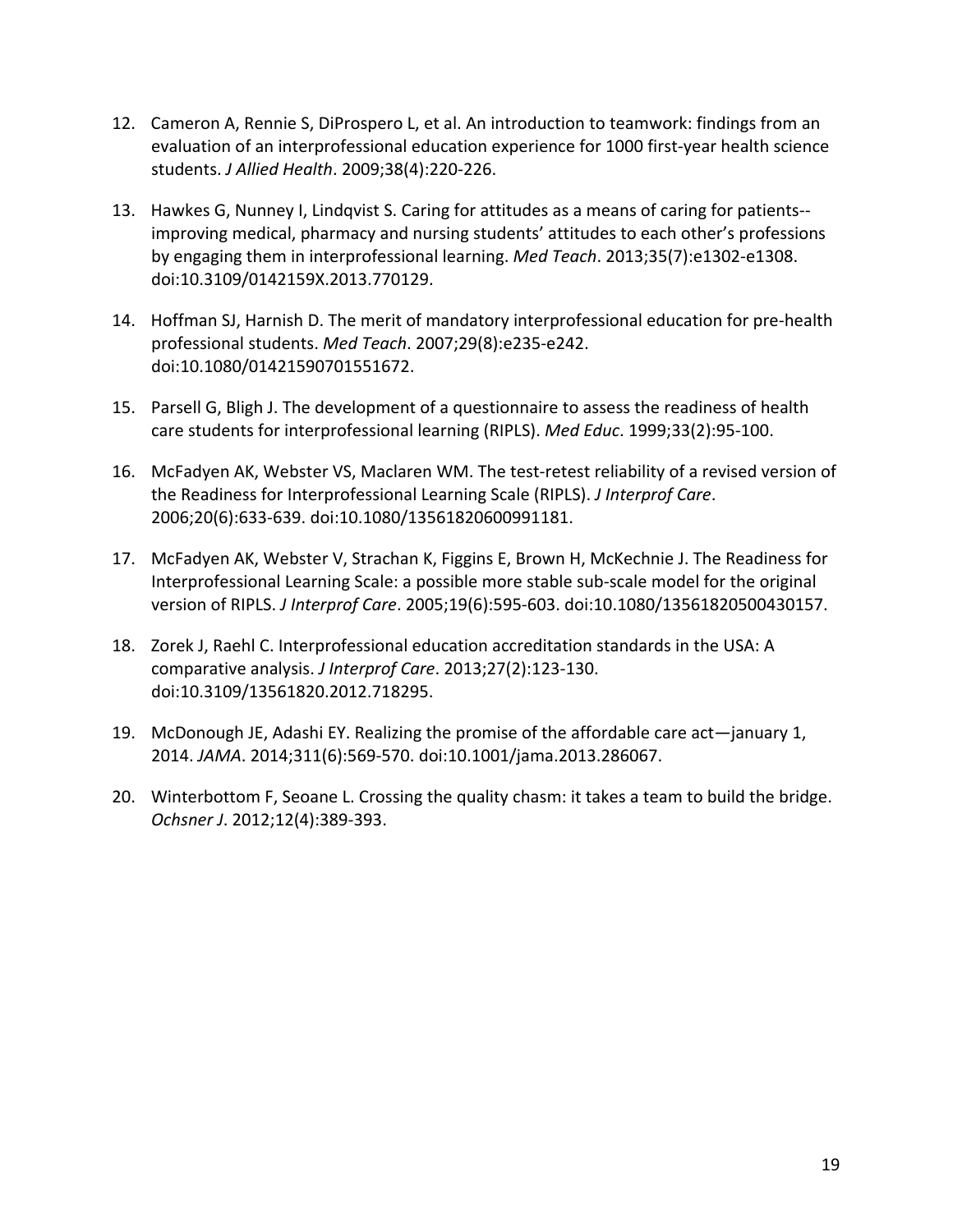# **Attachment 1**

# **Readiness for Interprofessional Learning Scale (RIPLS) Questionnaire**

| The purpose of this questionnaire is to examine the attitude of health and social care students and<br>professionals towards interprofessional learning. |                     |                                                                                                  |  |  |  |  |  |
|----------------------------------------------------------------------------------------------------------------------------------------------------------|---------------------|--------------------------------------------------------------------------------------------------|--|--|--|--|--|
| Your name: (develop your own 'personal code' by using the following formula):                                                                            |                     |                                                                                                  |  |  |  |  |  |
| Day of birth (from your DOB): $\underline{X} \underline{X}/\Box \Box / \underline{X}$<br><b>First 3 letters</b> from your middle name: $\Box$            |                     |                                                                                                  |  |  |  |  |  |
|                                                                                                                                                          |                     |                                                                                                  |  |  |  |  |  |
| Have you completed the RIPLS questionnaire before?                                                                                                       |                     | $\Box$ Yes<br>N <sub>0</sub>                                                                     |  |  |  |  |  |
| questionnaire:                                                                                                                                           |                     | If you answered yes to the previous question please indicate how long ago you last completed the |  |  |  |  |  |
| $\Box$ 1 – 3 months                                                                                                                                      | $\Box$ 3 – 6 months | $\Box$ 6 – 12 months                                                                             |  |  |  |  |  |
| $\Box$ 1 – 2 years                                                                                                                                       | $\Box$ 2-3 years    | $\Box$ 3+ years                                                                                  |  |  |  |  |  |
|                                                                                                                                                          |                     | Yes<br>Have you had previous experience in interprofessional education (IPE)?<br>N <sub>0</sub>  |  |  |  |  |  |

**If you answered yes to the previous question please give a very brief statement of what this IPE teaching was and any impact it may have had.**

\_\_\_\_\_\_\_\_\_\_\_\_\_\_\_\_\_\_\_\_\_\_\_\_\_\_\_\_\_\_\_\_\_\_\_\_\_\_\_\_\_\_\_\_\_\_\_\_\_\_\_\_\_\_\_\_\_\_\_\_\_\_\_\_\_\_\_\_\_\_\_\_\_\_\_\_\_\_\_\_\_\_\_\_\_\_\_\_\_\_\_\_\_\_\_\_\_\_\_\_\_\_\_\_\_\_\_\_\_\_\_\_\_\_\_\_\_\_\_\_\_\_\_\_\_\_ \_\_\_\_\_\_\_\_\_\_\_\_\_\_\_\_\_\_\_\_\_\_\_\_\_\_\_\_\_\_\_\_\_\_\_\_\_\_\_\_\_\_\_\_\_\_\_\_\_\_\_\_\_\_\_\_\_\_\_\_\_\_\_\_\_\_\_\_\_\_\_\_\_\_\_\_\_\_\_\_\_\_\_\_\_\_\_\_\_\_\_\_\_\_\_\_\_\_\_\_\_\_\_\_\_\_\_\_\_\_\_\_\_\_\_\_\_\_\_\_\_\_\_\_\_ 

|    | Please complete the following questionnaire.                                                                                   | <b>Strongly</b><br>agree | Agree | <b>Undecided</b> | <b>Disagree</b> | <b>Strongly</b><br>disagree |
|----|--------------------------------------------------------------------------------------------------------------------------------|--------------------------|-------|------------------|-----------------|-----------------------------|
|    | Learning with other<br>students / professionals will<br>make me a more effective<br>member of a health and<br>social care team |                          |       |                  |                 |                             |
| 2. | Patients would ultimately<br>benefit if health and social<br>care students /<br>professionals worked<br>together               |                          |       |                  |                 |                             |
| 3. | Shared learning with other<br>health and social care                                                                           |                          |       |                  |                 |                             |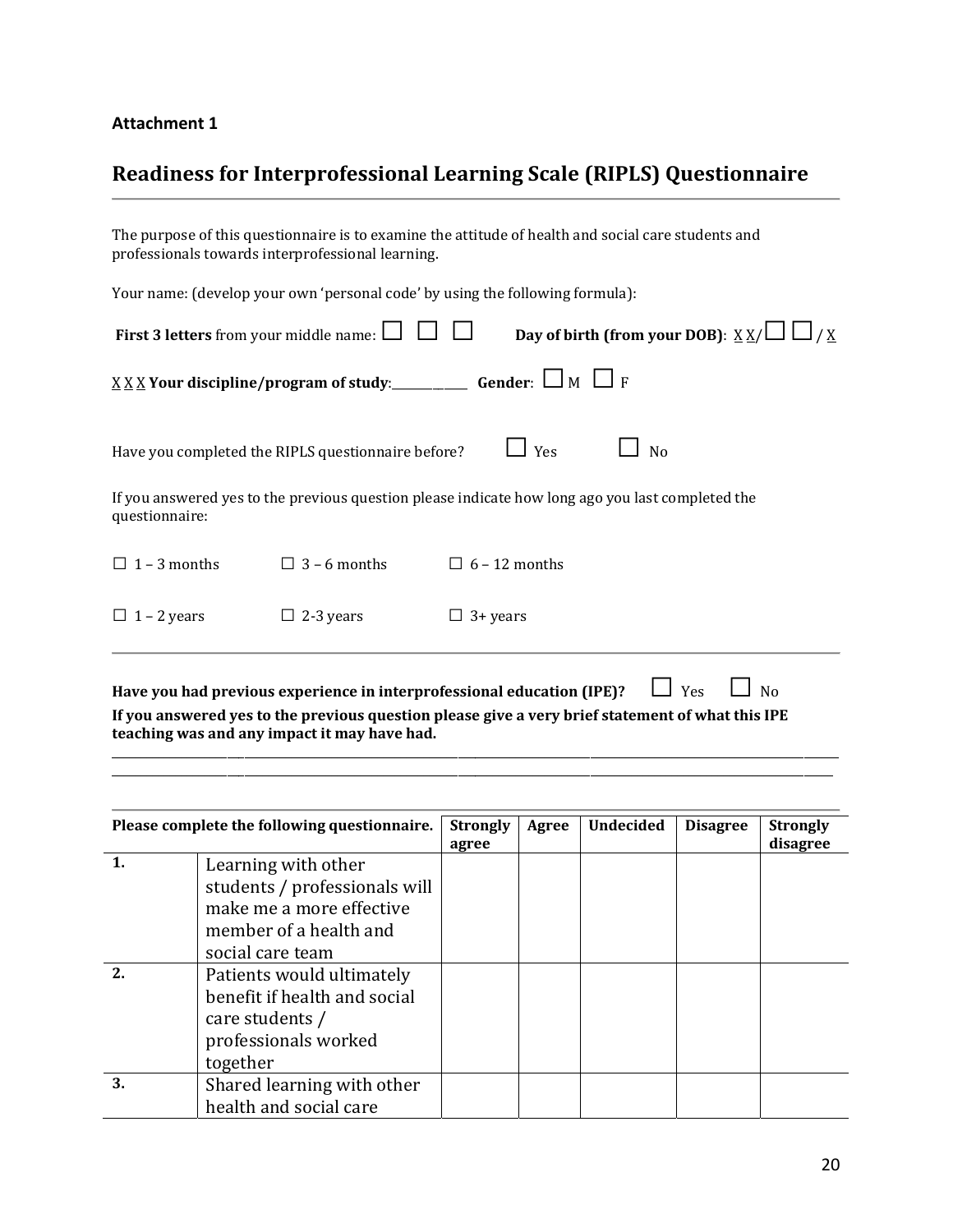|     | students students /             |                   |       |                  |                 |                             |
|-----|---------------------------------|-------------------|-------|------------------|-----------------|-----------------------------|
|     | professionals will increase     |                   |       |                  |                 |                             |
|     | my ability to understand        |                   |       |                  |                 |                             |
|     | clinical problems               |                   |       |                  |                 |                             |
| 4.  | <b>Communications skills</b>    |                   |       |                  |                 |                             |
|     | should be learned with          |                   |       |                  |                 |                             |
|     | other health and social care    |                   |       |                  |                 |                             |
|     | students students /             |                   |       |                  |                 |                             |
|     | professionals                   |                   |       |                  |                 |                             |
| 5.  | Team-working skills are         |                   |       |                  |                 |                             |
|     | vital for all health and social |                   |       |                  |                 |                             |
|     | care students students /        |                   |       |                  |                 |                             |
|     | professionals to learn          |                   |       |                  |                 |                             |
| 6.  | Shared learning will help       |                   |       |                  |                 |                             |
|     | me to understand my own         |                   |       |                  |                 |                             |
|     | professional limitations        |                   |       |                  |                 |                             |
| 7.  | Learning between health         |                   |       |                  |                 |                             |
|     | and social care students        |                   |       |                  |                 |                             |
|     | students before                 |                   |       |                  |                 |                             |
|     |                                 |                   |       |                  |                 |                             |
|     | qualification and for           |                   |       |                  |                 |                             |
|     | professionals after             |                   |       |                  |                 |                             |
|     | qualification would improve     |                   |       |                  |                 |                             |
|     | working relationships after     |                   |       |                  |                 |                             |
|     | qualification / collaborative   |                   |       |                  |                 |                             |
|     | practice.                       |                   |       |                  |                 |                             |
|     |                                 | Strongly<br>agree | Agree | <b>Undecided</b> | <b>Disagree</b> | <b>Strongly</b><br>disagree |
| 8.  | Shared learning will help       |                   |       |                  |                 |                             |
|     | me think positively about       |                   |       |                  |                 |                             |
|     | other health and social care    |                   |       |                  |                 |                             |
|     |                                 |                   |       |                  |                 |                             |
|     |                                 |                   |       |                  |                 |                             |
|     | professionals                   |                   |       |                  |                 |                             |
| 9.  | For small-group learning to     |                   |       |                  |                 |                             |
|     | work, students /                |                   |       |                  |                 |                             |
|     | professionals need to           |                   |       |                  |                 |                             |
|     | respect and trust each other    |                   |       |                  |                 |                             |
| 10. | I don't want to waste time      |                   |       |                  |                 |                             |
|     | learning with other health      |                   |       |                  |                 |                             |
|     | and social care students /      |                   |       |                  |                 |                             |
|     | professionals                   |                   |       |                  |                 |                             |
| 11. | It is not necessary for         |                   |       |                  |                 |                             |
|     | undergraduate /                 |                   |       |                  |                 |                             |
|     | postgraduate health and         |                   |       |                  |                 |                             |
|     | social care students /          |                   |       |                  |                 |                             |
|     | professionals to learn          |                   |       |                  |                 |                             |